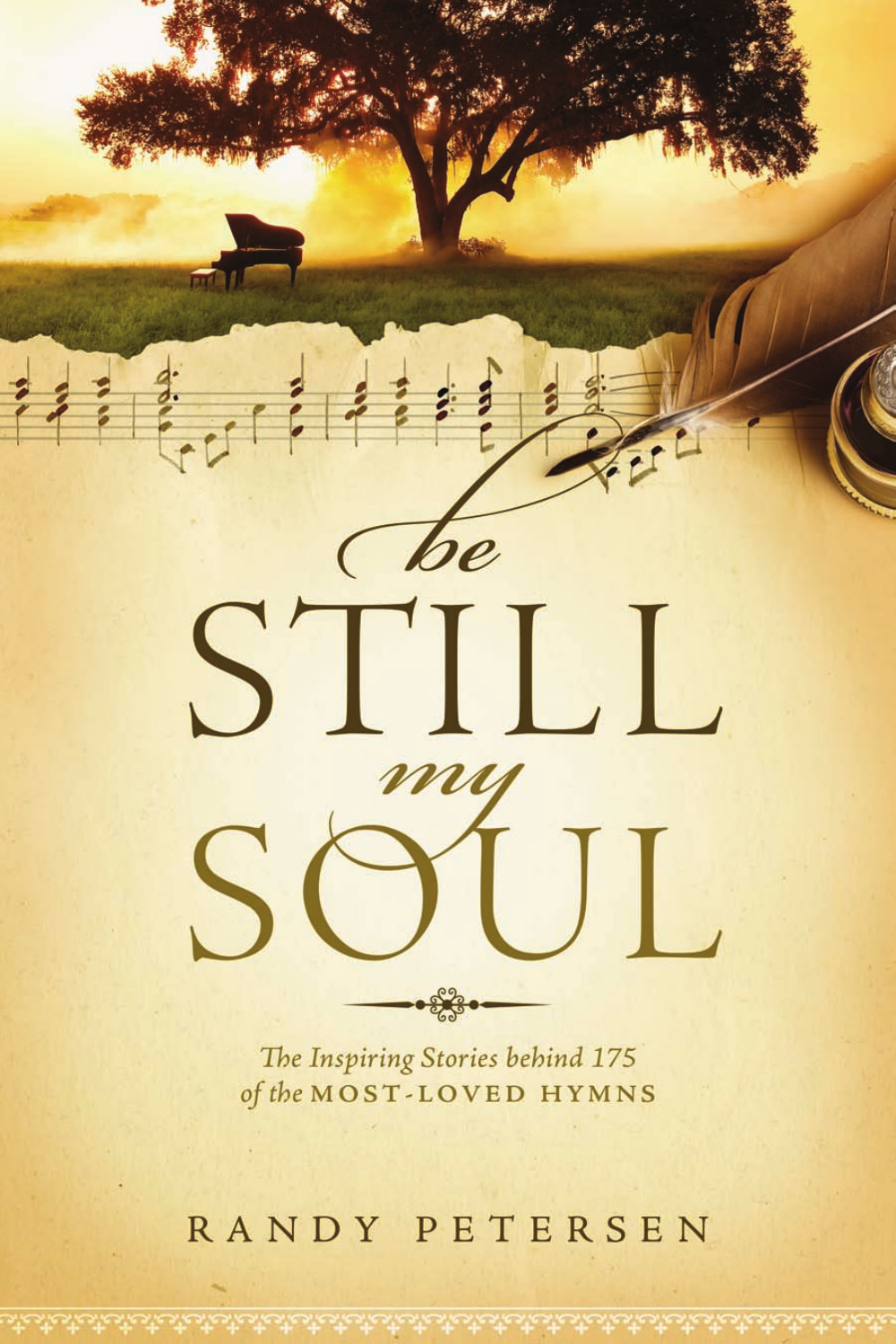

*The Inspiring Stories behind 175 of the* **MOST-LOVED HYMNS**

### RANDY PETERSEN

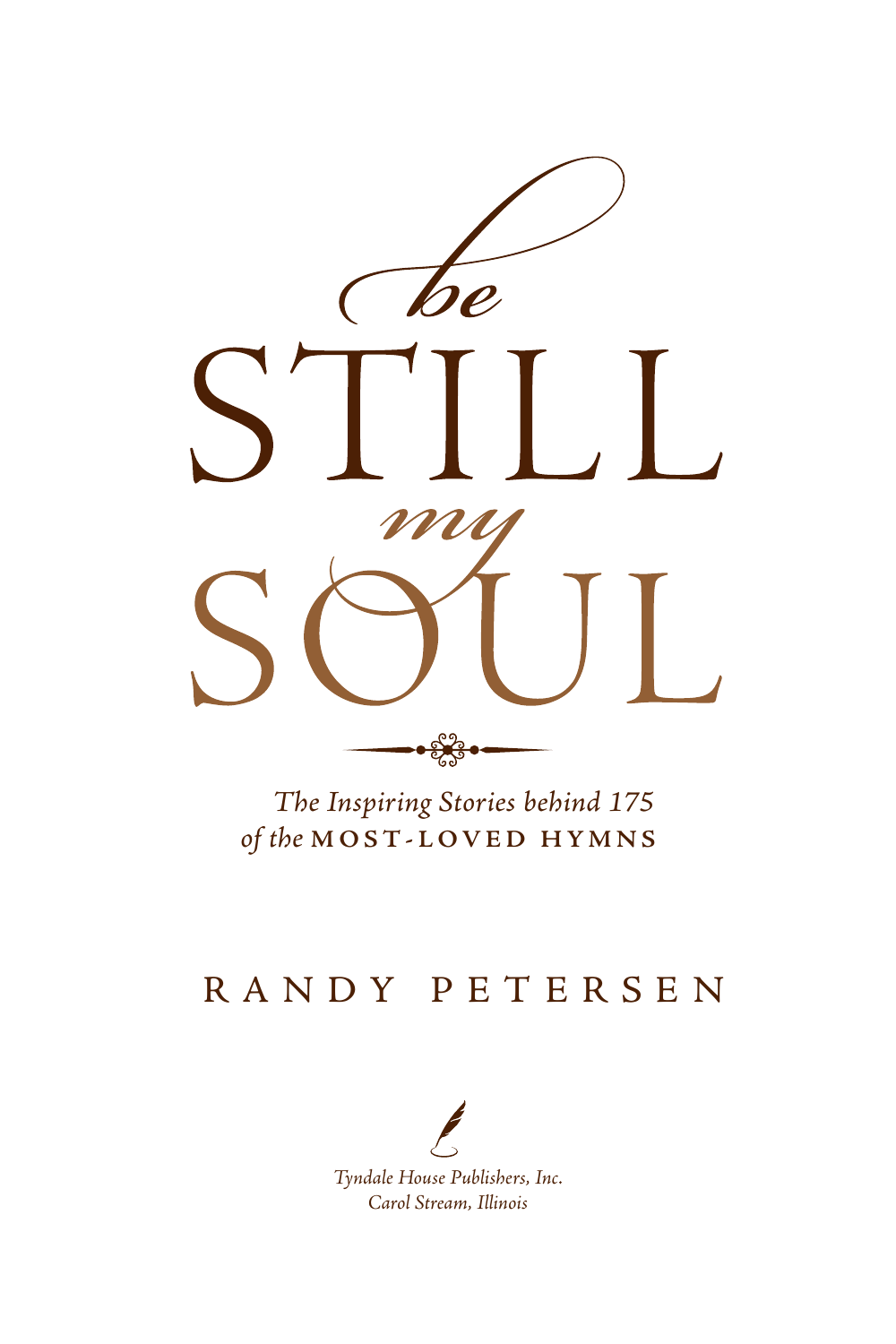Visit Tyndale online at www.tyndale.com.

Visit Randy's website at www.randypetersen.com.

*TYNDALE* and Tyndale's quill logo are registered trademarks of Tyndale House Publishers, Inc.

*Be Still, My Soul: The Inspiring Stories behind 175 of the Most-Loved Hymns*

Copyright © 2014 by Randy Petersen. All rights reserved.

Cover music by Ellen Elwell.

Cover photograph of quill copyright © esolla/iStockphoto. All rights reserved.

Cover photograph of tree copyright © Tips Images/Tips Italia Srl a socio unico/Alamy. All rights reserved.

Designed by Daniel Farrell

Edited by Susan Taylor

Unless otherwise indicated, all Scripture quotations are taken from the *Holy Bible*, New Living Translation, copyright © 1996, 2004, 2007, 2013 by Tyndale House Foundation. Used by permission of Tyndale House Publishers, Inc., Carol Stream, Illinois 60188. All rights reserved.

Scripture quotations marked NIV are taken from the Holy Bible, *New International Version*, ® *NIV*. ® Copyright © 1973, 1978, 1984, 2011 by Biblica, Inc.™ Used by permission of Zondervan. All rights reserved worldwide. www.zondervan.com.

Scripture quotations marked KJV are taken from the *Holy Bible*, King James Version.

Scripture quotations marked NKJV are taken from the New King James Version.® Copyright © 1982 by Thomas Nelson, Inc. Used by permission. All rights reserved.

Scripture quotations marked NRSV are taken from the New Revised Standard Version Bible, copyright © 1989, Division of Christian Education of the National Council of the Churches of Christ in the United States of America. Used by permission. All rights reserved.

Scripture quotations marked ASV are taken from *The Holy Bible*, American Standard Version.

Scripture quotations marked DRA are taken from the *The Holy Bible*, Douay-Rheims 1899 American Edition.

#### **Library of Congress Cataloging-in-Publication Data**

Petersen, Randy. Be still, my soul : the inspiring stories behind 175 of the most-loved hymns / Randy Petersen. pages cm Includes index. ISBN 978-1-4143-7972-2 (sc) 1. Hymns, English—History and criticism. I. Title. BV315.P47 2014 264´.23—dc23 2013032946

Printed in the United States of America

20 19 18 17 16 15 14 7 6 5 4 3 2 1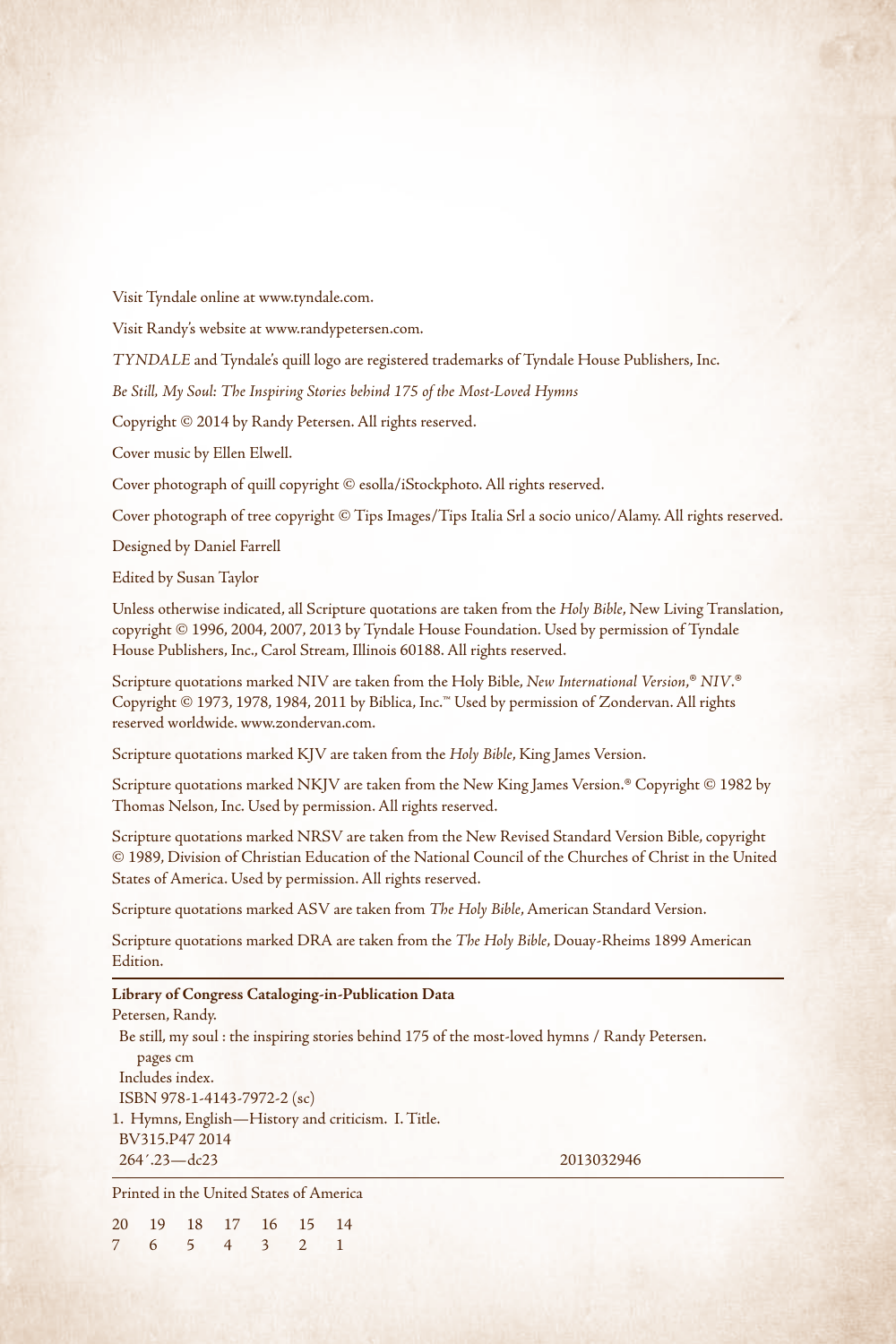### **Contents**

#### [Introduction](#page-7-0) *ix*

[A Charge to Keep I Have](#page-9-0) *2* [A Mighty Fortress Is Our God](#page-11-0) *4* [Abide with Me](#page-13-0) *6* [Alas! and Did My Savior Bleed](#page-15-0) *8* [All Creatures of Our God and](#page-17-0)  [King](#page-17-0) *10* [All Glory, Laud and Honor](#page-19-0) *12* [All Hail the Power of Jesus'](#page-21-0)  [Name!](#page-21-0) *14* [All People That on Earth Do](#page-23-0)  [Dwell](#page-23-0) *16* [All the Way My Savior Leads](#page-25-0)  [Me](#page-25-0) *18* [All Things Bright and Beautiful](#page-27-0) *20* Alleluia, Sing to Jesus! *22* Am I a Soldier of the Cross *24* Amazing Grace! *26* And Can It Be *28* Angels, from the Realms of Glory *30* Angels We Have Heard on High *32* Away in a Manger *34* **Katherina von Schlegel (1697–c. 1768)** *36*

Be Still, My Soul *38* Be Thou My Vision *40* Beneath the Cross of Jesus *42* Blessed Assurance *44* Blest Be the Tie That Binds *46* Bread of the World *48* Break Now the Bread of Life *50* Christ Arose! *52* Christ for the World! We Sing *54* Christ the Lord Is Risen Today *56* Christ, Whose Glory Fills the Skies *58* Come, Thou Fount of Every Blessing *60* Come, Thou Almighty King *62* Come, Thou Long-Expected Jesus *64* Crown Him with Many Crowns *66* Day by Day *68* Dear Lord and Father of Mankind *70* Eternal Father, Strong to Save *72* Face to Face *74* Fairest Lord Jesus *76* Faith of Our Fathers *78* For All the Saints *80* For the Beauty of the Earth *82*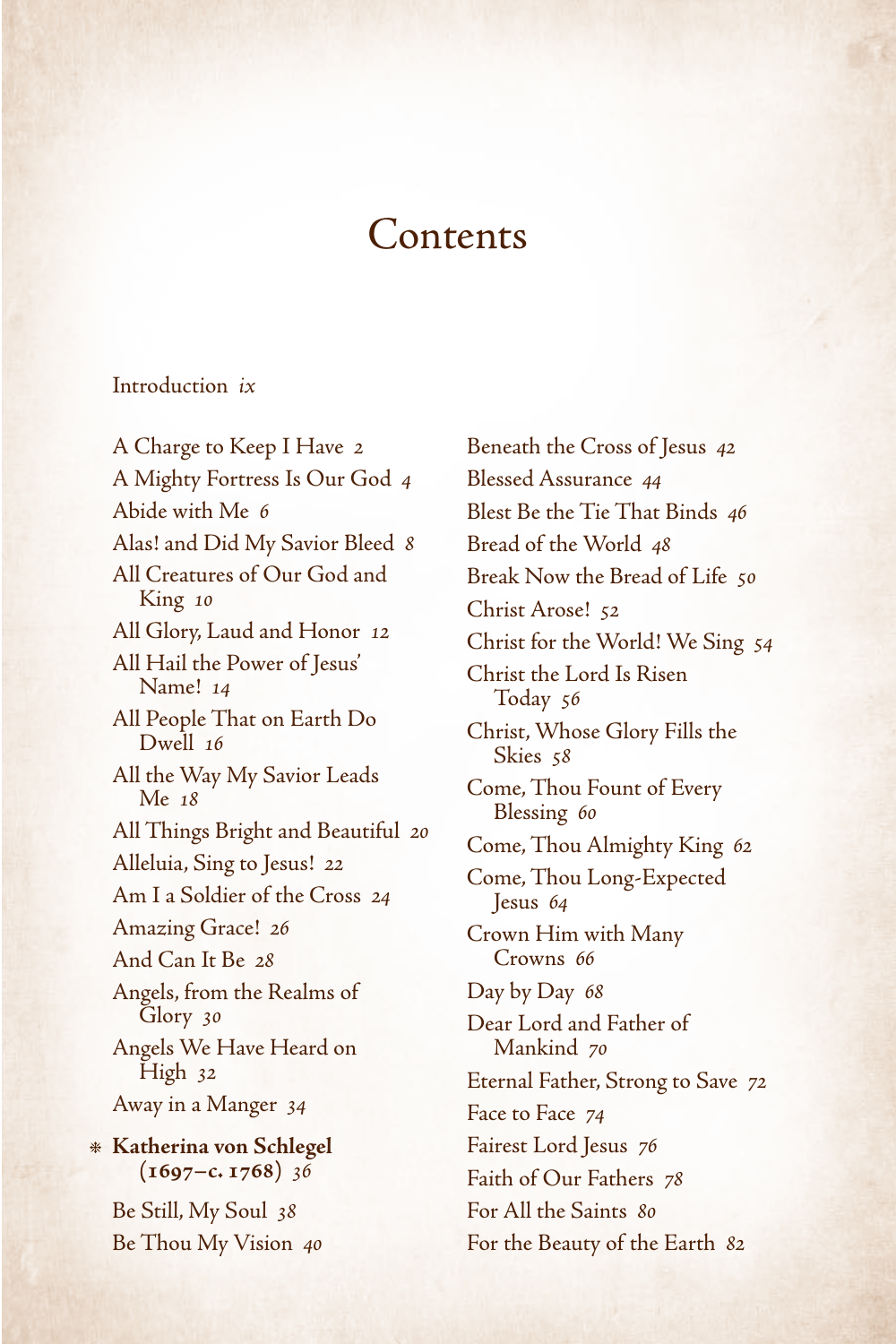**Isaac Watts (1674–1748)** *84*

Give to Our God Immortal Praise *86*

Glorious Things of Thee Are Spoken *88*

Glory Be to the Father *90*

Go, Tell It on the Mountain *92*

God Be with You *94*

God Moves in a Mysterious Way *96*

God of Grace and God of Glory *98*

Grace Greater than Our Sin *100* Great Is Thy Faithfulness *102* Hallelujah! What a Savior! *104*

**Charles Wesley (1707–1788)** *106*

Hark! the Herald Angels Sing *108* Have Thine Own Way, Lord! *110* He Leadeth Me *112* Holy God, We Praise Your Name *114* Holy, Holy, Holy! Lord God Almighty! *116* How Firm a Foundation *118* How Great Thou Art *120* I Am Thine, O Lord *122* I Have Decided to Follow Jesus *124* I Know That My Redeemer Lives! *126* I Love to Tell the Story *128* I Need Thee Every Hour *130* I Sing the Almighty Power of God *132* I Surrender All *134* I Will Sing of My Redeemer *136* I Will Sing of the Mercies *138*

Immortal, Invisible, God Only Wise *140* In Christ There Is No East or West *142* In the Bleak Midwinter *144* In the Cross of Christ I Glory *146* In the Garden *148* It Came upon the Midnight Clear *150* When Peace Like a River *152* Jesus Calls Us o'er the Tumult *154* Jesus Christ Is Risen Today *156* **William B. Bradbury** 

**(1816–1868)** *158*

Jesus Loves Me *160* Jesus Shall Reign *162* Jesus! What a Friend for Sinners! *164* Near the Cross *166* Jesus, Lover of My Soul *168* Jesus, the Very Thought of Thee *170* Joy to the World! *172* Joyful, Joyful, We Adore Thee *174* Just a Closer Walk with Thee *176* Just As I Am *178* Lead Me to Calvary *180* Leaning on the Everlasting Arms *182* Let All the World *184* Let the Whole Creation Cry *186* Lift Every Voice and Sing *188* Lift High the Cross *192*

**Frances Ridley Havergal (1836–1879)** *194*

Like a River Glorious *196* Lord Jesus, Think on Me *198*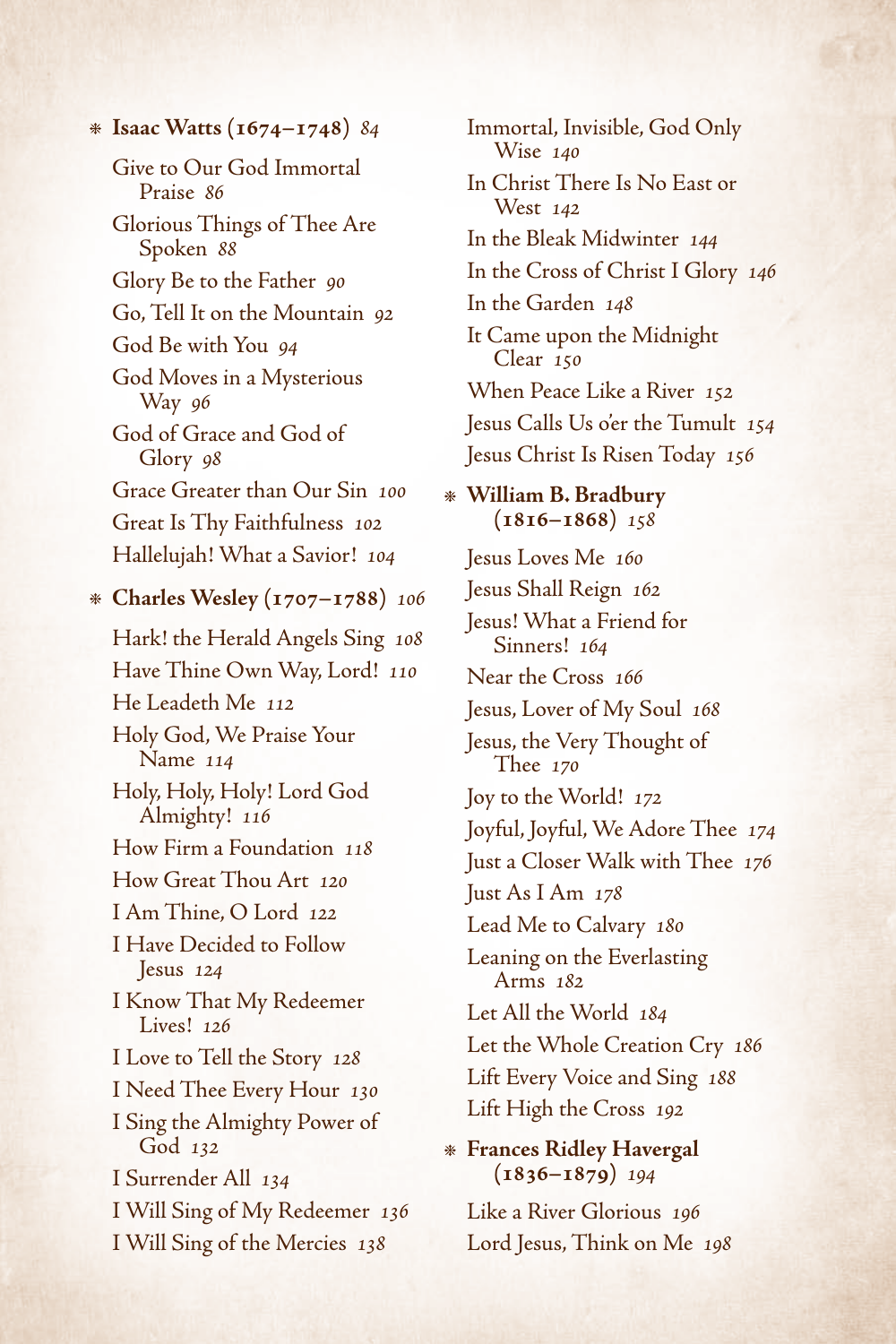Lord, Speak to Me *200* Love Divine, All Loves Excelling *202* May the Mind of Christ, My Savior *204* My Faith Has Found a Resting Place *206* My Faith Looks Up to Thee *208* My Hope Is Built on Nothing Less *210* My Jesus, I Love Thee *212* My Savior's Love *214* Now Thank We All Our God *216* O Come, All Ye Faithful *218* **John Mason Neale (1818–1866)** *220* O Come, O Come, Emmanuel *222* O God, Our Help in Ages Past *224*

- O Little Town of Bethlehem *226*
- O Love That Will Not Let Me Go *228*
- O Master, Let Me Walk with Thee *230*
- O Perfect Love *232*
- **Johann Sebastian Bach (1685–1750)** *234*
	- O Sacred Head, Now Wounded *236*
	- O Splendor of God's Glory Bright *238*
	- O the Deep, Deep Love of Jesus *240*
	- O Worship the King *242*
	- Of the Father's Love Begotten *244*
	- O for a Thousand Tongues to Sing *246*

O, How I Love Jesus *248*

Onward, Christian Soldiers *250*

Open My Eyes, That I May See *252*

Praise God from Whom All Blessings Flow *254*

Praise the Lord Who Reigns Above *256*

- Praise the Lord! O Heavens, Adore Him *258*
- Praise the Savior, Ye Who Know Him *260*

**Catherine Winkworth**   $(1827 - 1878)$  262

Praise to the Lord, the Almighty *264*

- Praise, My Soul, the King of Heaven *266*
- Rejoice in the Lord Always *268*
- Rejoice, the Lord Is King! *270*

Rejoice, Ye Pure in Heart *272*

Revive Us Again *274*

Rock of Ages *276*

Savior, Again to Your Dear Name *278*

#### **Ira Sankey (1840–1908)** *280*

Savior, Like a Shepherd Lead Us *282* Search Me, O God *284* Shall We Gather at the River *286* Silent Night! Holy Night! *288* Sing Praise to God Who Reigns Above *290* Softly and Tenderly *292* Spirit of God, Descend upon My Heart *294* Stand by Me *296*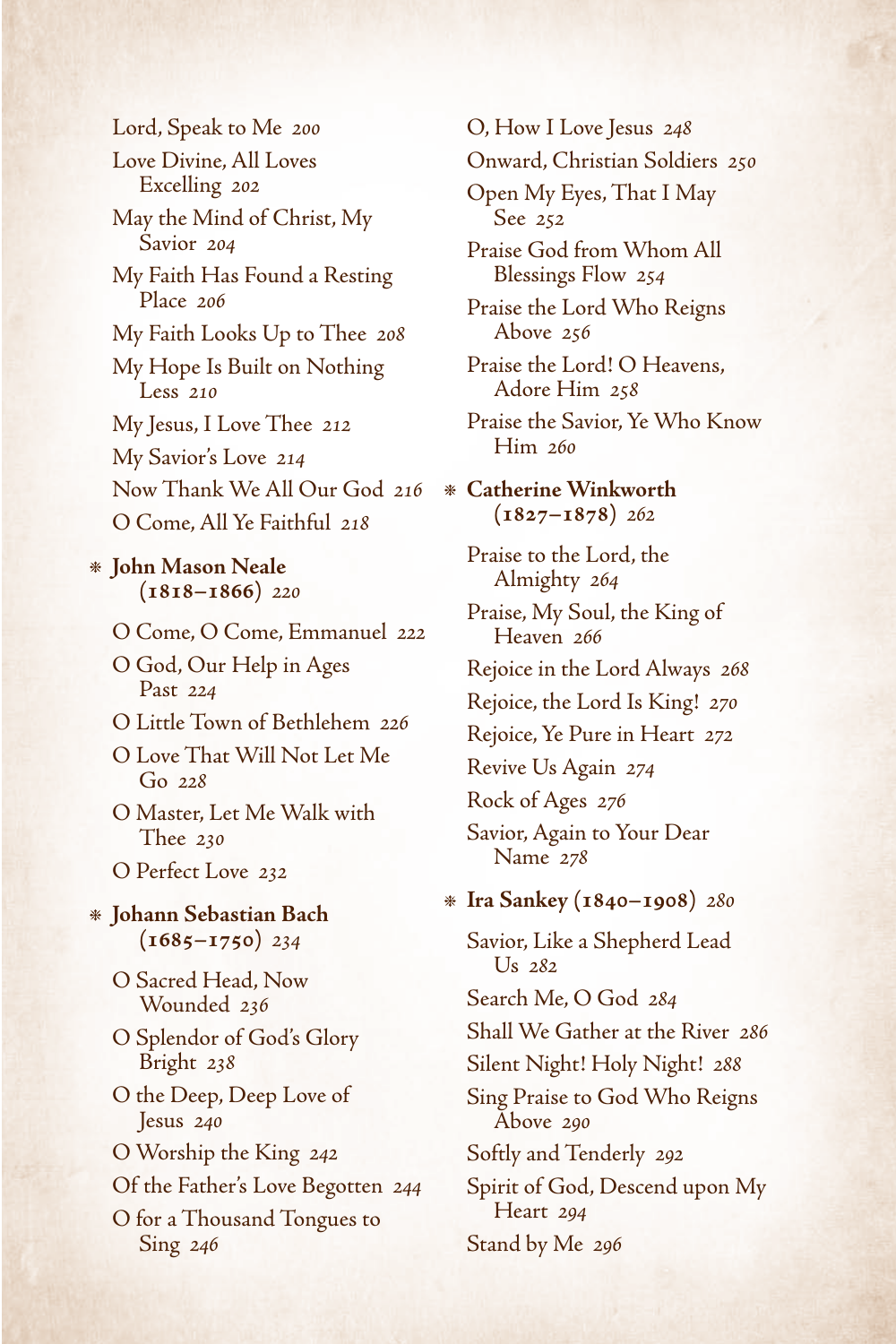Stand Up and Bless the Lord *298* Stand Up, Stand Up for Jesus *300* Sweet Hour of Prayer *302*

#### **Jubilee Singers(1871–)** *304*

Swing Low, Sweet Chariot *306* Take My Life and Let It Be *308* Take Time to Be Holy *310* Thanks to God for My Redeemer *312* The Church's One Foundation *314* The Day of Resurrection! *316* The First Noel *318* The God of Abraham Praise *320* The Head That Once Was Crowned *322* The Lord Bless You and Keep You *324* The Lord's My Shepherd, I'll Not Want *326* The Old Rugged Cross *328* There Is a Balm in Gilead *330* There Is a Fountain Filled with Blood *332* Thine Is the Glory *334* This Is My Father's World *336* 'Tis So Sweet to Trust in Jesus *338*

Index of Authors and Sources *381* Index of First Lines *385* About the Author *389*

**Fanny Crosby (1820–1915)** *340* To God Be the Glory *342* Trust and Obey *344* Turn Your Eyes upon Jesus *346* We Gather Together *348* We Give Thee but Thine Own *350* We Three Kings of Orient Are *352* We're Marching to Zion *354* What a Friend We Have in Jesus *356* What Child Is This *358* What Wondrous Love Is This *360*

### **Lowell Mason (1792–1872)** *362*

When I Survey the Wondrous Cross *364*

When Morning Gilds the Skies *366*

When We All Get to Heaven *368*

Where Cross the Crowded Ways of Life *370*

While Shepherds Watched Their Flocks *372*

Wonderful Grace of Jesus *374* Wonderful Words of Life *378*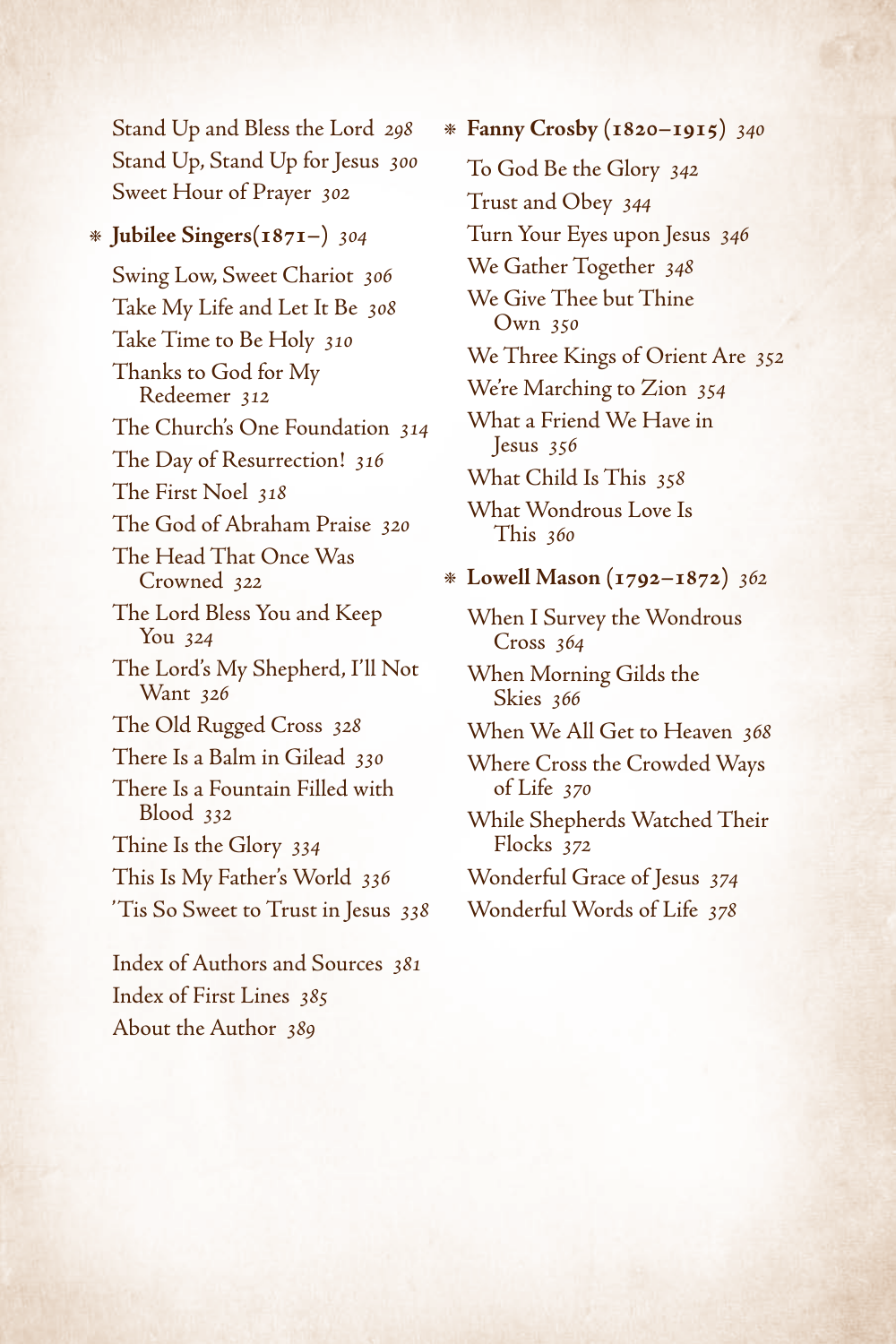### Introduction

<span id="page-7-0"></span>Growing up in a congregation that loved to sing, I often heard the apostle's description of the church "speaking to yourselves in psalms and hymns and spiritual songs, singing and making melody in your heart to the Lord" (Ephesians 5:19, kjv). I always wondered about the phrasing. I would expect *"singing* to one another," but it says *speaking*.

Later, my Greek New Testament and lexicon helped out a bit. *Laleo* is a Greek word for making sound, for expressing yourself vocally. It's used for brooks babbling and pagans blabbering, but also for people conversing. Indeed, the verse is a little less jolting if we say "*express* yourselves to one another with psalms and hymns and spiritual songs."

But then there's that parallel passage in Colossians, which refers to "*teaching and admonishing one another* in psalms and hymns and spiritual songs, singing with grace in your hearts to the Lord" (3:16, kjv, emphasis added). In this case I'm grateful for the literal rendering of my boyhood King James Version and the dissonance it creates. *How can we teach and admonish one another in song?* Most modern translations assume that teaching and singing are two different things, and they change the wording to reflect that.

But worship leaders know better. Choir members know better. Everyone involved in a church's music ministry is well aware of the teaching power of the "psalms and hymns and spiritual songs" we sing. Yes, we "speak to one another" in these songs. In the very act of singing, we teach, admonish, comfort, counsel, and guide.

This musical conversation isn't just among ourselves, of course. We bring all our worship, including these songs, to God. Many of our hymns express praise and thanks directly to him, and some of them voice our commitment. In other lyrics, we review the truths that God has taught us in Scripture, or we share our experiences of God. In all these hymns, we celebrate an ongoing relationship with our Creator/Redeemer.

For about twenty centuries now, Christians have been gathering songs in all these varieties and passing them on to future believers. Each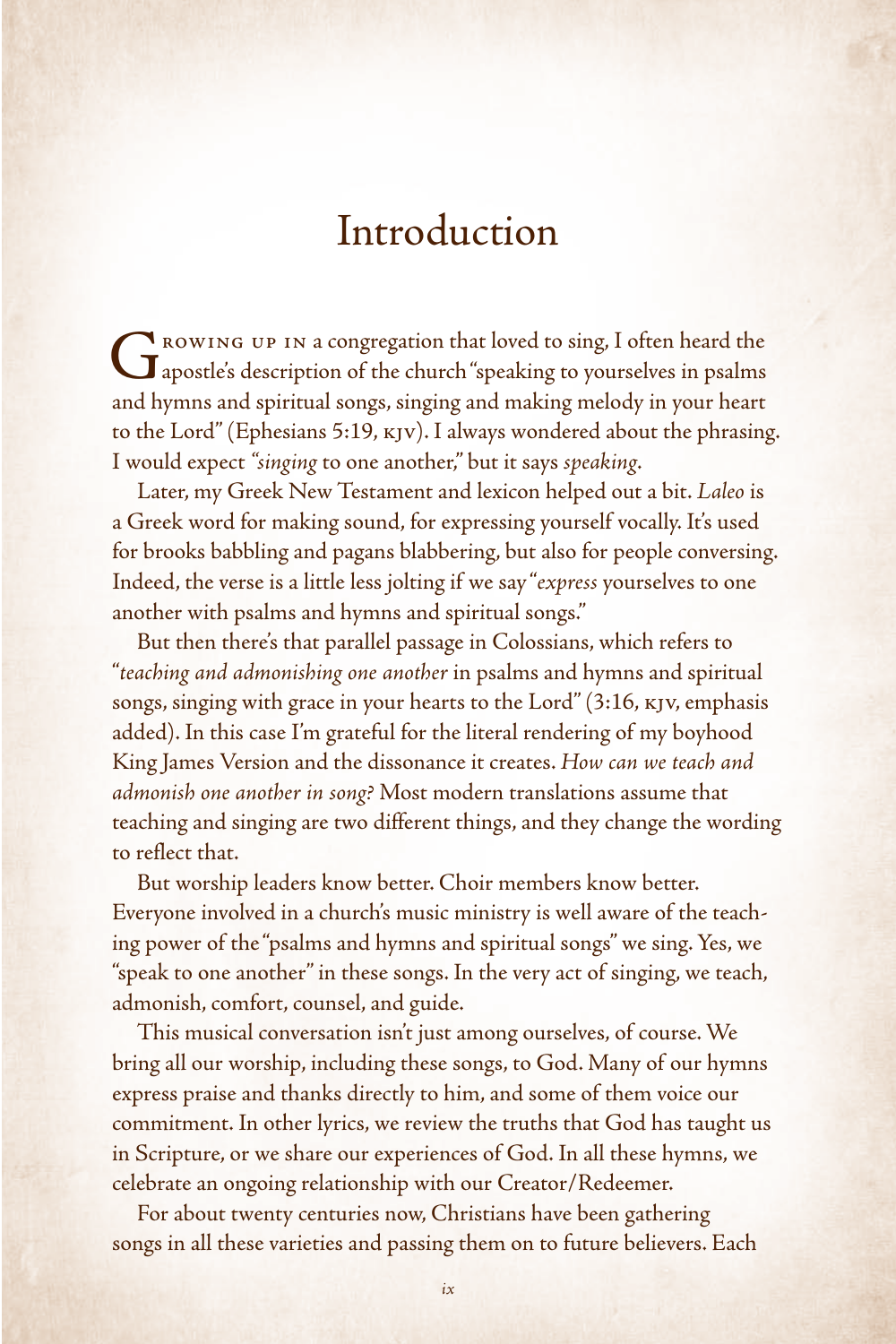generation teaches the next one how to sing. Crack open a hymnal, and you catch a bit of that biblical image of multitudes joining their voices in praise. In each era, creative ones have offered their gifts to the Lord, shared by the congregation and passed on. So as we worship, we are entering an ongoing song, composed long before our time and continuing into eternity.

The hymnal gives us a sort of *mishnah*, or oral law, on our Christian tradition. It is not Holy Writ, but it processes the words and actions of God. In hymns, we see how people in different times and places prayed, read Scripture, shared their faith, and experienced trials. These songs give us a common vocabulary of faith. They help us give voice to parts of our spiritual journeys that might otherwise be unexplored. We join together with the eternal congregation in both the exaltation and the experience of God.

It's not only the words that give us a common vocabulary. The music itself lifts us and calms us, drives us and stretches us. Certain tunes get attached to certain words, certain meanings. Hear a few bars of the old American folk tune that became "Amazing Grace," and you're thinking about God's grace. Many of us can't listen to Beethoven's Symphony no. 9 without the words of "Joyful, Joyful, We Adore Thee" running through our hearts. There's a language here beyond words, but it also works *with* words. Together these tunes and texts lead us to worship even when we don't know how.

In that spirit, I offer this book. By learning more about the experiences of those who wrote these texts or tunes, or of those who have loved these songs, you might find yourself drawn even further into the worshiping community. And there you might teach, admonish, inspire, console, motivate, challenge, disciple, guide. . . .

> *Randy Petersen* May 2013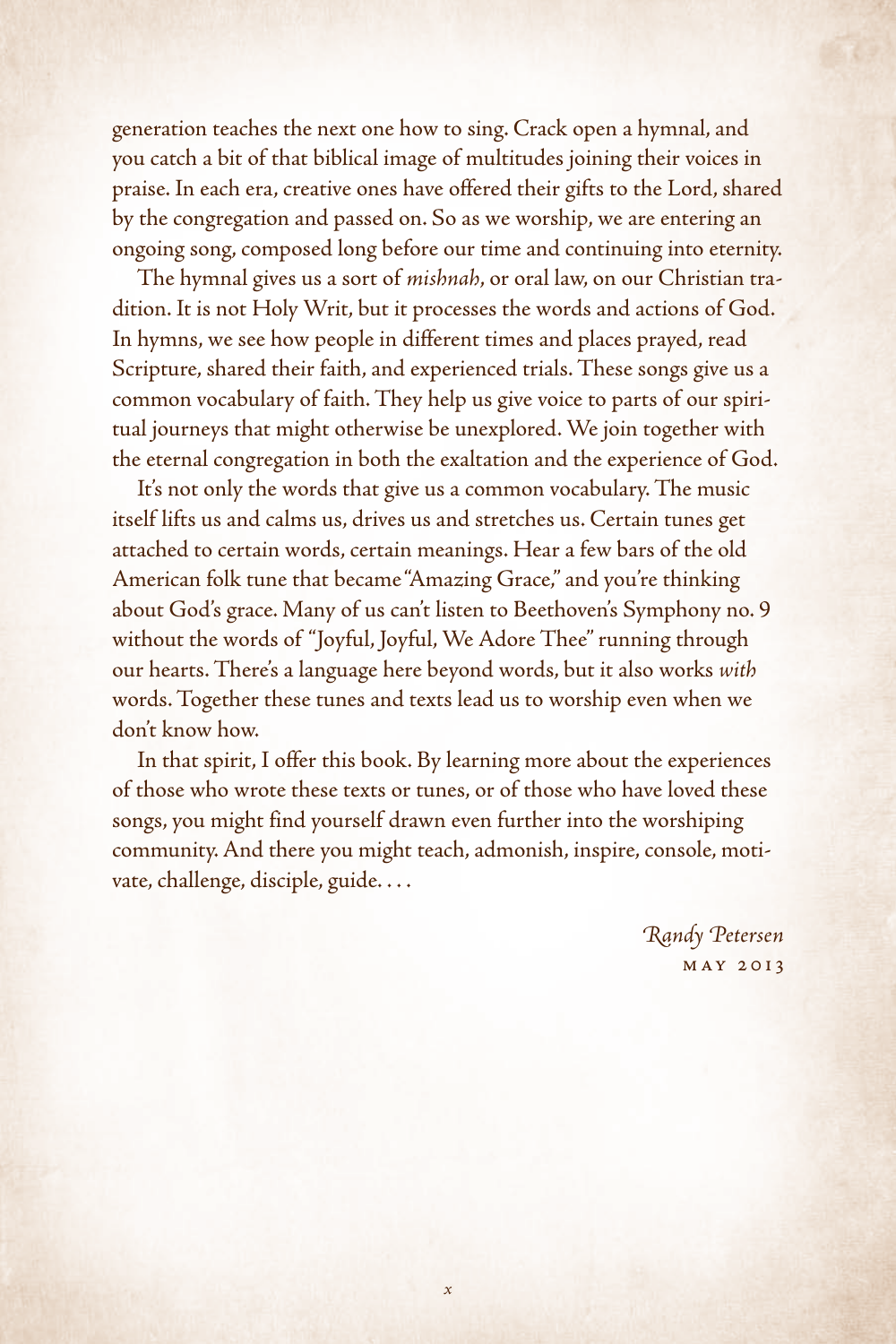<span id="page-9-0"></span>

MUSIC: Lowell Mason (1792-1872) WORDS: Charles Wesley (1707-1788) BOYLSTON

S.M.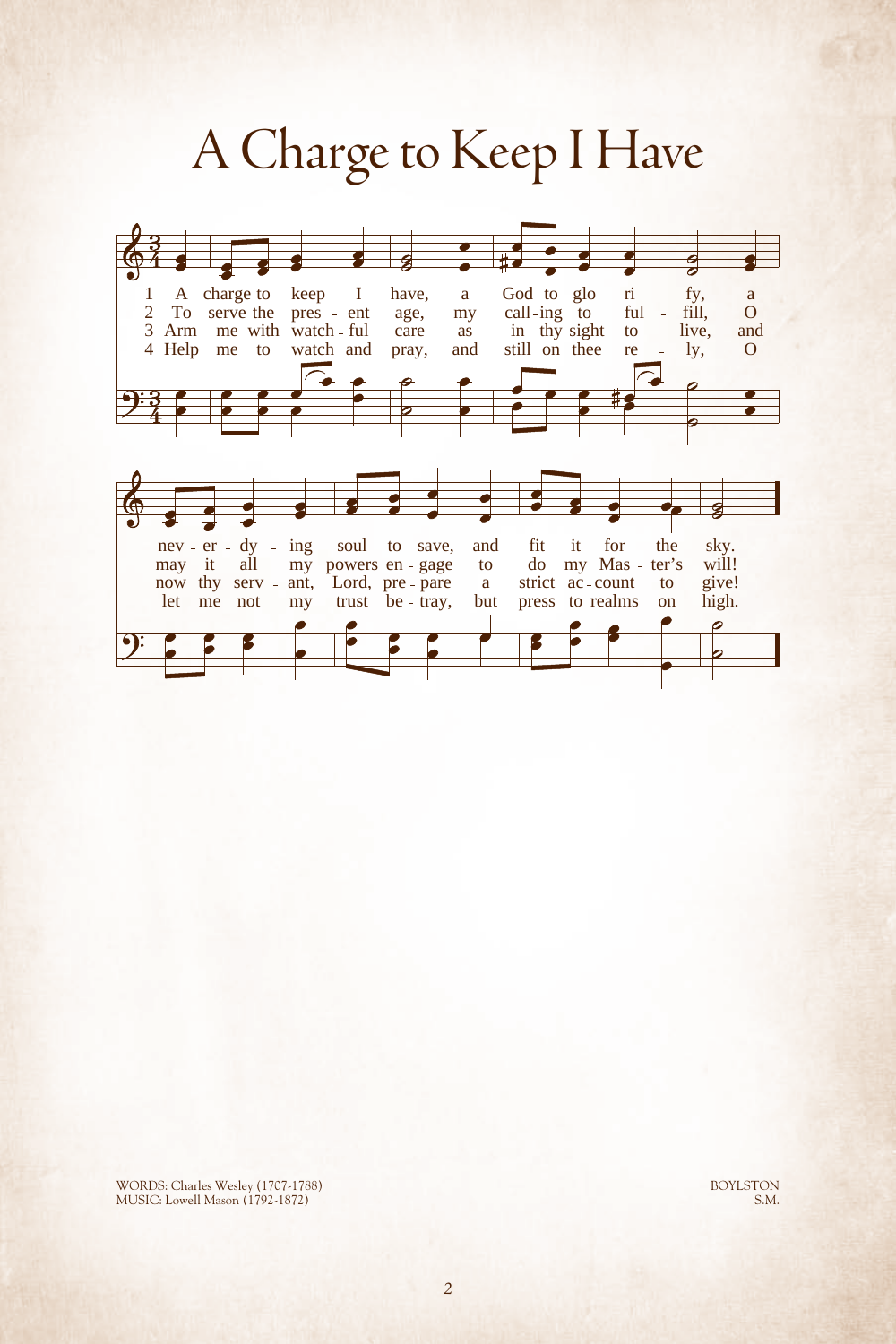THE BOOK OF Leviticus has derailed many an avid believer aiming to read the Bible straight through. Genesis and Exodus have great characters and exciting stories, but this third book of Moses—well, readers can get lost in its priestly regulations and guidelines for Tabernacle ceremonies. If you're looking to write a stirring hymn, you probably don't expect to find your inspiration there. And you certainly wouldn't find your hook in a *reference book* on that text. Yet that's exactly what Charles Wesley did.

The verse on which this hymn was based deals with the ordination of priests: "Therefore shall ye abide at the door of the tabernacle of the congregation day and night seven days, and keep the charge of the LORD, that ye die not" (Leviticus 8:35, kjv). A careful student of Scripture, Charles Wesley found a number of his song texts in Leviticus, but in this case the spark actually came from a commentary on the book.

Matthew Henry (1662–1714) wrote his *Complete Commentary on the Bible* in the early 1700s, and by the time Wesley wrote this hymn in 1762, Henry's commentary had already become a standard, used by Christians throughout the English-speaking world (and would continue to be popular for many years). The key to this meticulous verse-by-verse study was its "preachability." A Presbyterian pastor himself, Henry didn't dig much into ancient history for cultural insights. He just opened up the spiritual meaning of the Bible, as any preacher would do. In the 1800s, Charles Spurgeon would recommend that "every minister ought to read [it] entirely and carefully."

And in the case of this hymn, the "singability" of Henry's commentary on Leviticus 8:35 made the difference, nearly writing Wesley's hymn for him: "We have every one of us a charge to keep, an eternal God to glorify, an immortal soul to provide for, needful duty to be done, our generation to serve; and it must be our daily care to keep this charge, for it is the charge of the Lord our Master, who will shortly call us to an account about it, and it is at our utmost peril if we neglect it."

A modern postscript: President George W. Bush had a painting in the Oval Office titled *A Charge to Keep*, by W. H. D. Koerner. It showed a horseman charging up a difficult trail. Bush associated this figure with the circuit riders of the Methodist Church, who carried the gospel to new areas. "What adds complete life to the painting for me," he said, "is the message of Charles Wesley that we serve One greater than ourselves."

*3*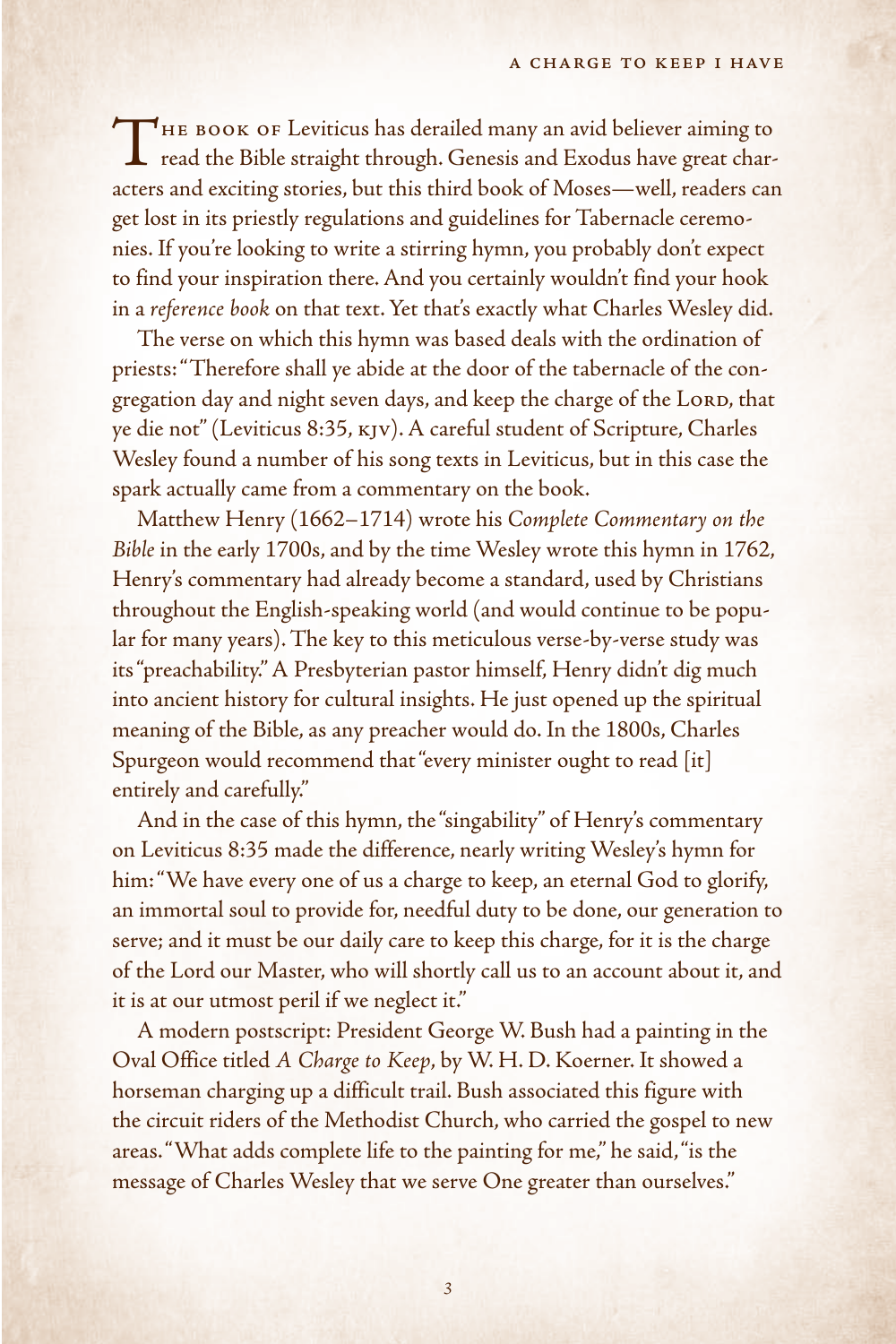# <span id="page-11-0"></span>A Mighty Fortress Is Our God A Mighty Fortress Is Our God

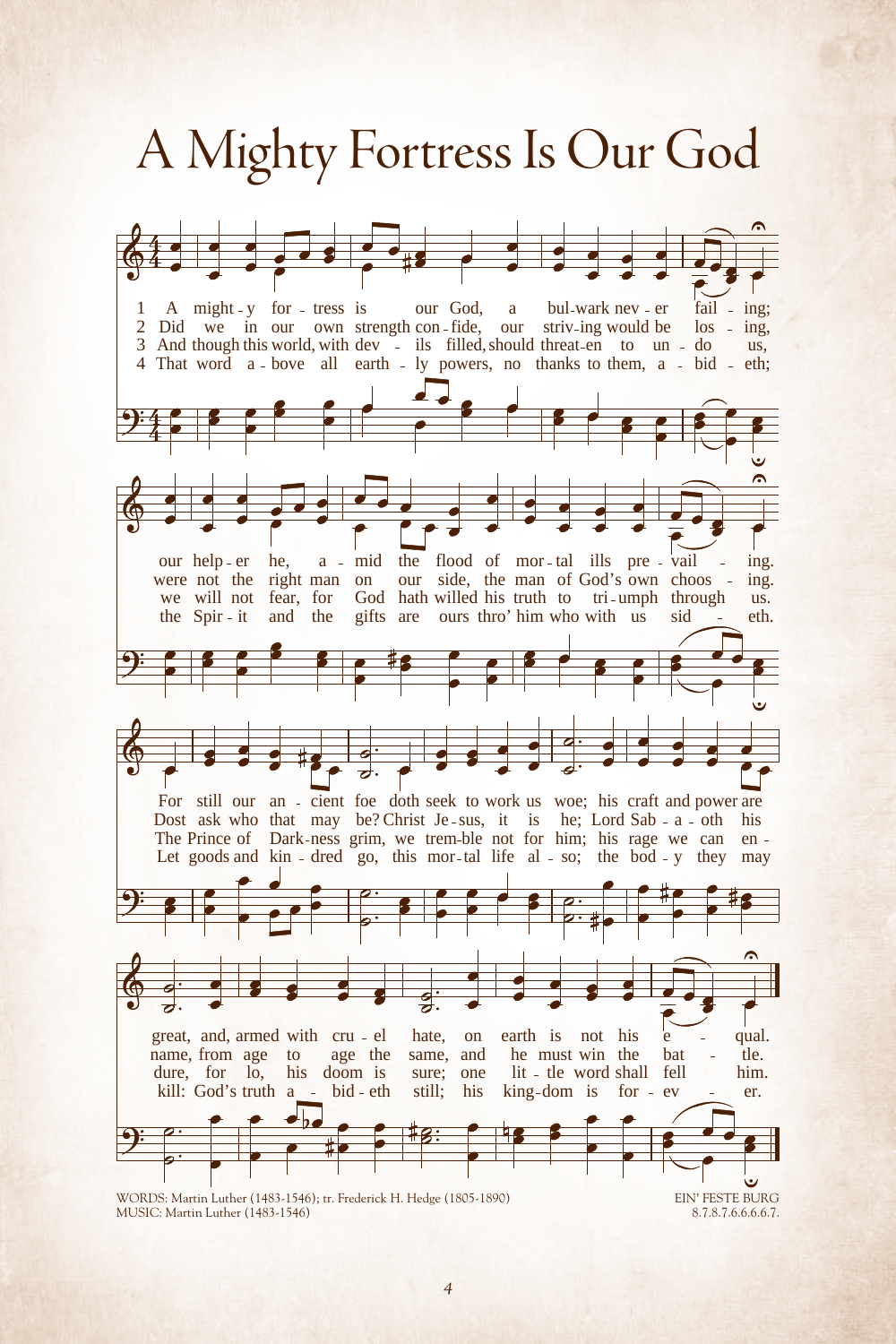ALTHOUGH AN IMPECCABLE MONK, I stood before God as a sin-<br>ner troubled in conscience, and I had no confidence that my merit would assuage him. Night and day I pondered until I saw the connection between the justice of God and the statement 'the just shall live by faith.'"

The "impeccable monk" was Martin Luther, a Roman Catholic priest at the time, and a professor at Wittenberg University. He was teaching a course on the biblical book of Romans, where the apostle Paul spells out the concept of justification by faith. Luther had been mulling over this for some time, increasingly dissatisfied with the mechanical rituals in the Catholicism of his day. Could a person really be justified by praying his way up a holy staircase in Rome? Could a person really get time off from purgatory for donating to a church building project?

As a theme sentence for the whole epistle, Romans 1:17 made the difference. The righteous would find eternal life not through their works, no matter how impeccable, but by trusting God. They would "live by faith." This was Luther's breakthrough, and he challenged the Catholic church on this crucial theological point as well as on many other corrupt practices. He posted his complaints (known as the Ninety-Five Theses) on the church door at Wittenberg (sort of a community bulletin board).

Originally he was just asking for a church debate on these issues, but soon he was branded a heretic. At the Diet (assembly) of Worms in 1521, he was ordered to retract the positions he had published. Famously, he replied, "Here I stand. I can do no other." Because Luther would not recant his statements, the church excommunicated him.

At that point, the princes of Germany's provinces began picking sides. Some were genuinely moved by conscience, convinced by Luther's writings, but others saw political opportunity against the church's power. The diet at Speyer in 1526 seemed to hold the door open for reconciliation, but it was slammed shut in a follow-up council at Speyer three years later. That's where the princes who supported Luther lodged their formal protest against the church's decisions—and earned the name "Protestants." Their motto was "The Word of God abides forever."

Luther wrote this hymn either for that occasion or in response to it. The text is based on Psalm 46, but the sentiment is Speyer 1529. These are fighting words, but the posture is a defensive one. Our God can be trusted to protect us against whatever threats come at us.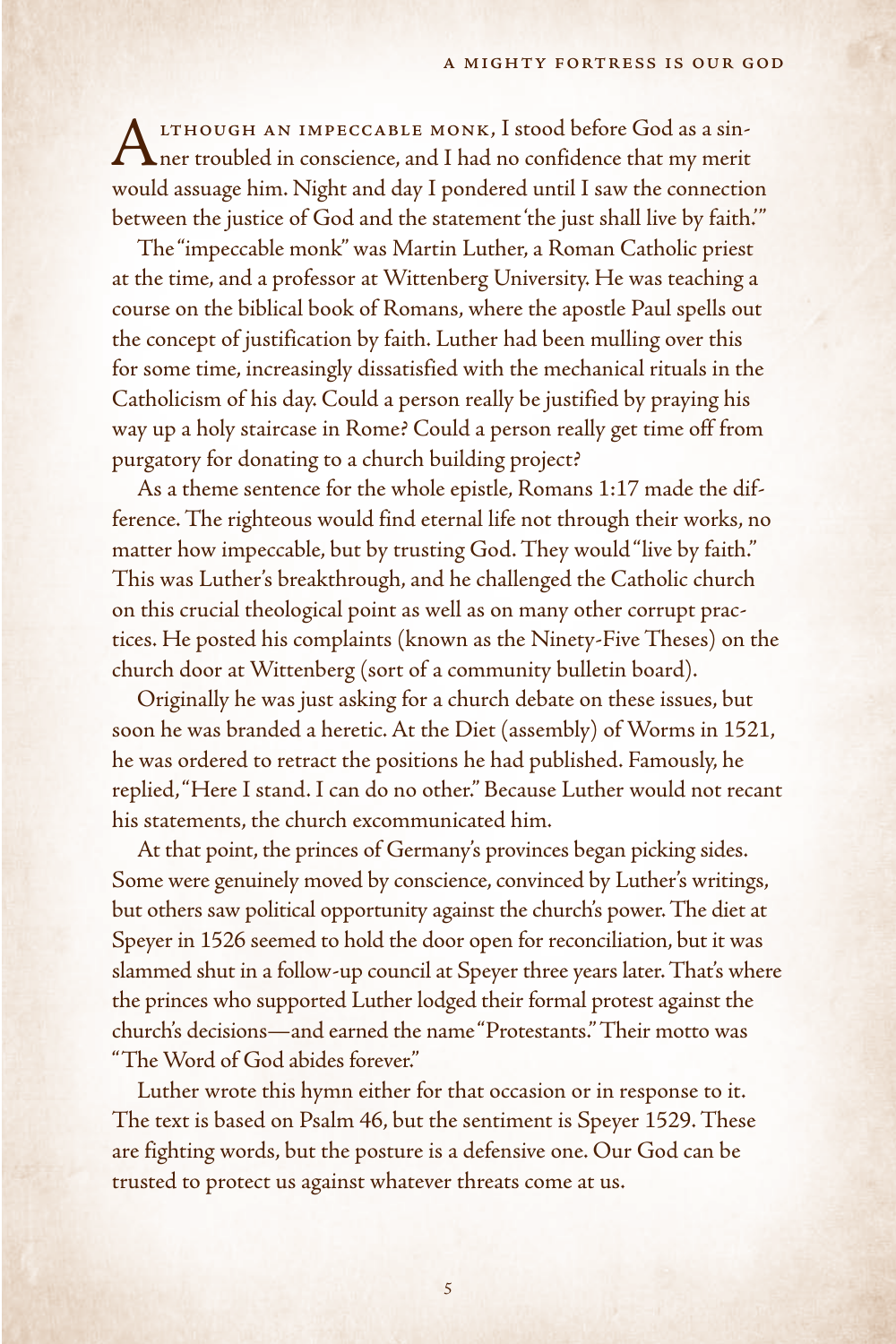# Abide with Me Abide with Me

<span id="page-13-0"></span>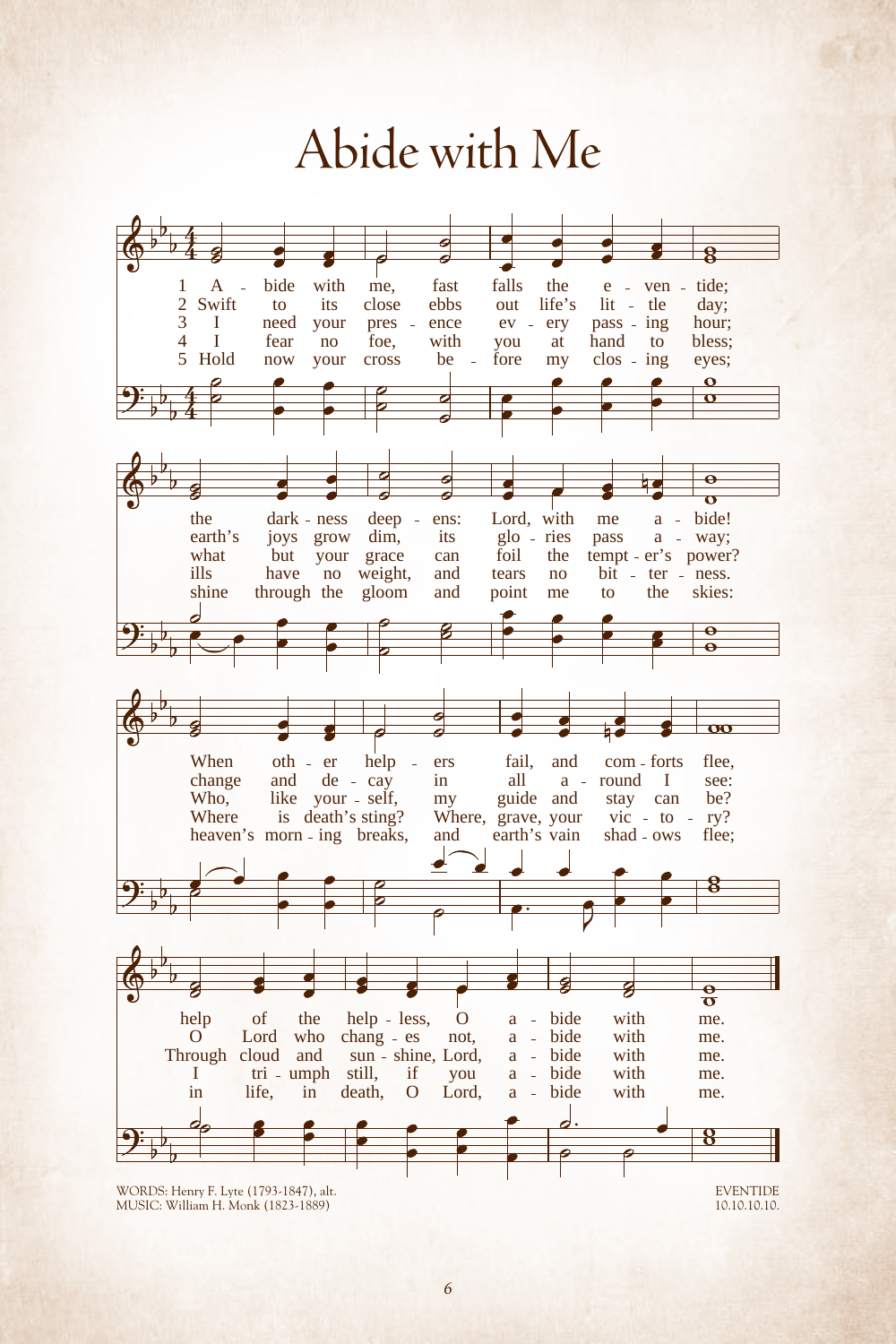IN THE LAVISH opening ceremonies of the London Olympic Games of<br>2012, things quieted down a bit, and a Scottish singer delivered a soul-2012, things quieted down a bit, and a Scottish singer delivered a soulful rendition of an old Christian hymn, "Abide with Me."

Out of place? Not exactly, since the hymn is also sung each year at the championship of Britain's Football Association. Why a hymn? It probably goes back to King George V, who loved this song and might have suggested it at the original FA Cup game in 1927.

This British tradition probably lies behind a curious Indian custom as well. Every January, as the nation of India celebrates its Republic Day, "Abide with Me" is sung. It was reportedly a favorite of Mahatma Gandhi.

So it's no surprise that as the British ocean liner *Titanic* went down, this reportedly was one of the hymns the band played.

The words were penned by Henry Francis Lyte, a Scottish minister who served a little fishing village in Devonshire, England, for many years. As he began his pastoral ministry, early in the 1800s, he had already faced numerous challenges. His father had abandoned the family, and his mother had died at an early age. From age nine, young Henry was raised as an orphan. Fortunately, his schoolmaster took an interest in him and encouraged his poetic talent. One heart-wrenching poem from his youth begins, "Stay, gentle shadow of my mother, stay! Thy form but seldom comes to bless my sleep."

As a young man, Lyte found encouragement from Rev. Abraham Swanne, who deeply influenced his spiritual life and eventual career. But Swanne became ill and died—another loved one lost. You can already sense how Henry might have longed for someone to stay in his life, to *abide* with him.

In his fifties, after decades of pastoring, Lyte was diagnosed with tuberculosis. It was essential for him to get out of the cold, damp English air, so he made plans to move to Italy. He gave a farewell address at his church in September 1847, on the story of Jesus' post-resurrection walk to Emmaus, where two disciples begged him, "Abide with us" (see Luke 24:29, KJV). That afternoon Lyte walked on the beach and then went to his room to write down eight verses of this hymn. A short time later, on the way to Italy, he passed away. His last words, as he pointed toward heaven, were, "Peace! Joy!"

This hymn text was sung, with music Lyte had written for it, at his funeral. Only later did William H. Monk attach the now beloved tune "Eventide."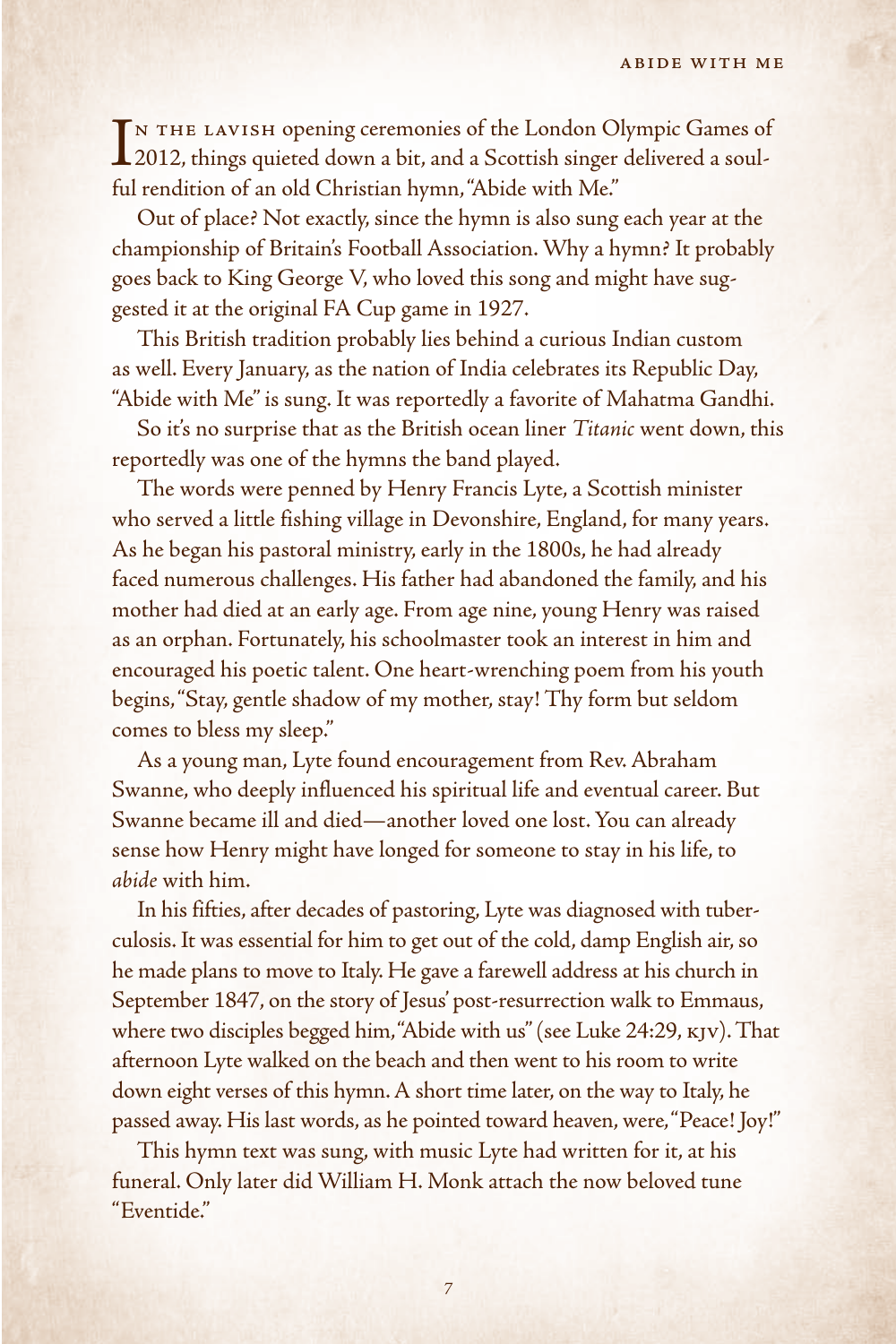# <span id="page-15-0"></span>Alas! and Did My Savior Bleed Alas! and Did My Savior Bleed



MUSIC: Hugh Wilson (1764-1824); adapt. Robert Smith (1780-1829) WORDS: Isaac Watts (1674-1748) MARTYRDOM

C.M.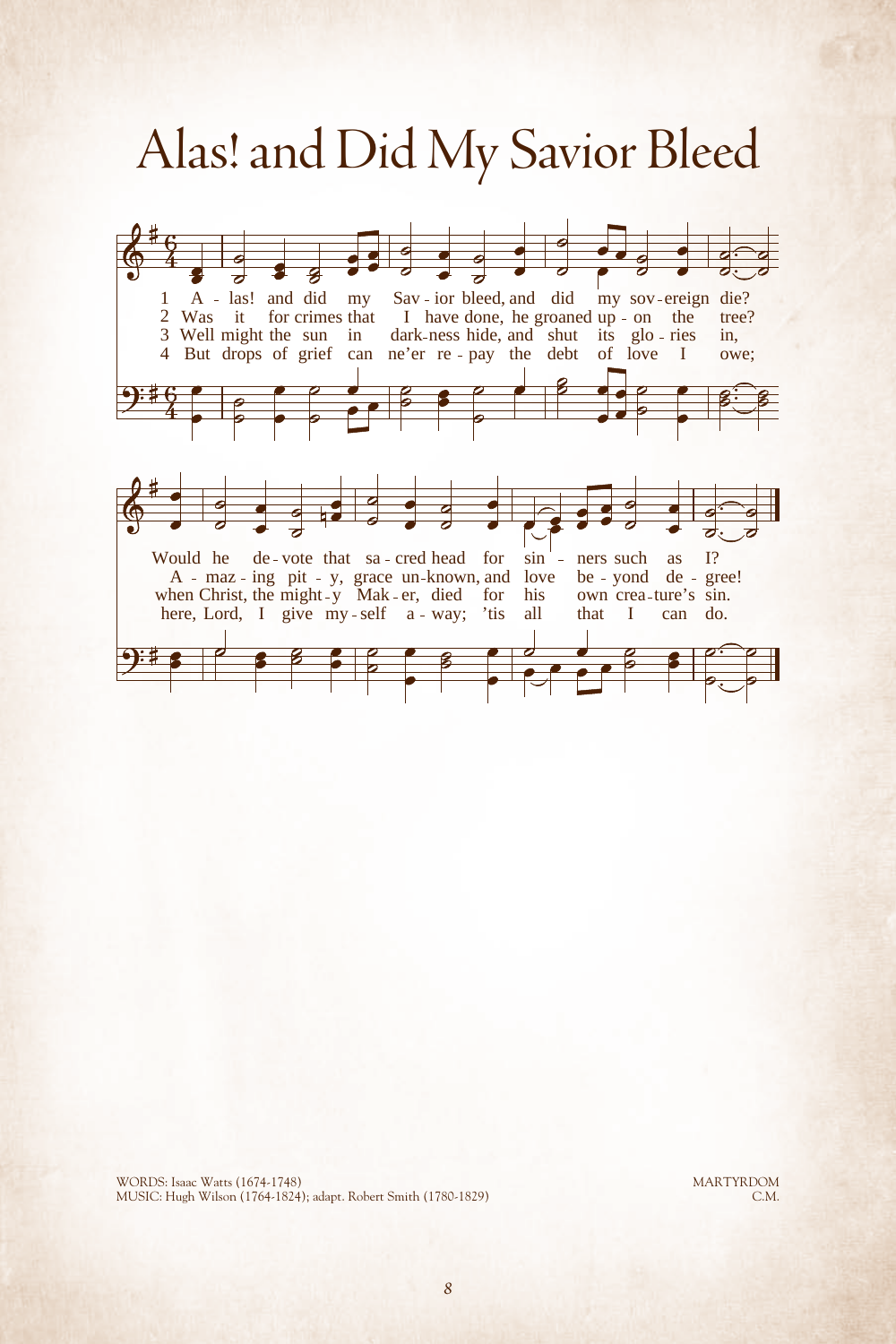Growing up in the late 1600s in Southampton, England, Isaac Watts was a prodigy who mastered Latin, Greek, Hebrew, and French as a teenager and was already writing poems and hymns. In his twenties, Watts was a rebel.

His rebellion had to do with church music. For centuries, psalm singing was the accepted form, the *only* accepted form. Although occasionally churches would sing hymns with texts that directly quoted other Bible passages, any newly created lyrics were met with deep suspicion. But young Isaac Watts had a dangerous notion: "If we can pray to God in sentences that we have made up ourselves, then surely we can sing to God in sentences that we have made up ourselves." And he was ready to make up words for those songs.

Some of these involved paraphrases of psalms. "Jesus Shall Reign" is based on Psalm 72, and "Joy to the World!" on Psalm 98. Despite the psalm connection, Watts was roundly criticized for daring to alter the old-fashioned phrases of the psalter. He also wanted to focus on Jesus. Sometimes he applied Christian interpretations to the psalms, but some of his best work resulted from his simple meditations on the sacrifice of Christ. Songs like "When I Survey the Wondrous Cross" and "Alas! and Did My Savior Bleed" bring us to the foot of the cross in worship, wonder, and love.

"I have made no pretence to be a poet," Watts wrote. "But to the Lamb that was slain, and now lives, I have addressed many a song, to be sung by the penitent and believing heart."

Of course, believing hearts have been singing his songs ever since. He provided a lyrical vocabulary for Baptist and independent churches in England, influencing Charles Wesley and the Methodists and, later, churches in America and around the world.

In 1850, this hymn was sung at a revival meeting in a Methodist church in New York. A blind woman there was struggling with her faith. When she heard the line "here, Lord, I give myself away," she later wrote, "My very soul was flooded with a celestial light. I sprang to my feet, shouting 'hallelujah.'" That woman was Fanny Crosby, who went on to write hundreds of hymn texts herself.

So, with his pen and his fervent heart, the rebellious prodigy from Southampton had sparked a musical revolution that's still going on.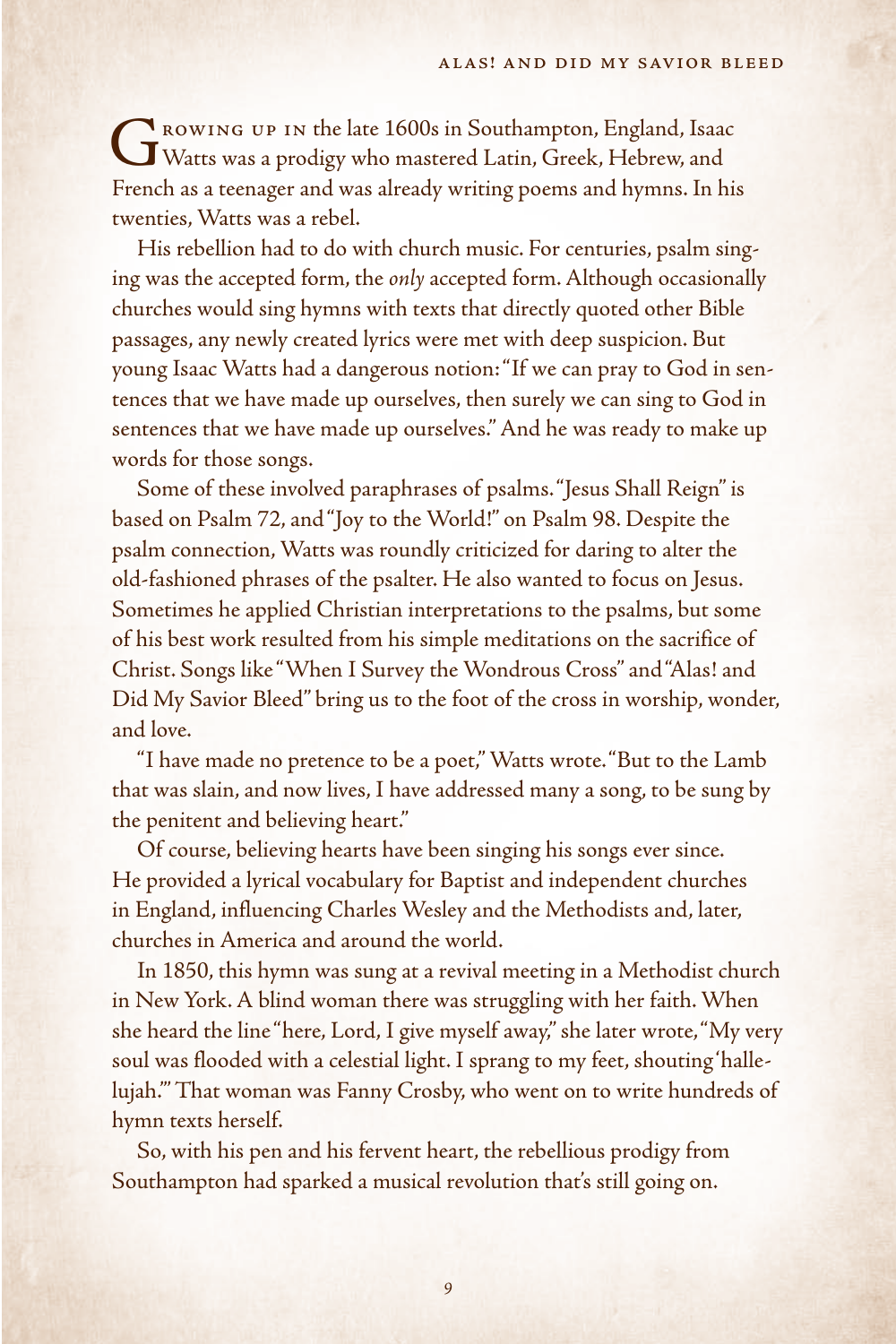## <span id="page-17-0"></span>God and King All Creatures of Our

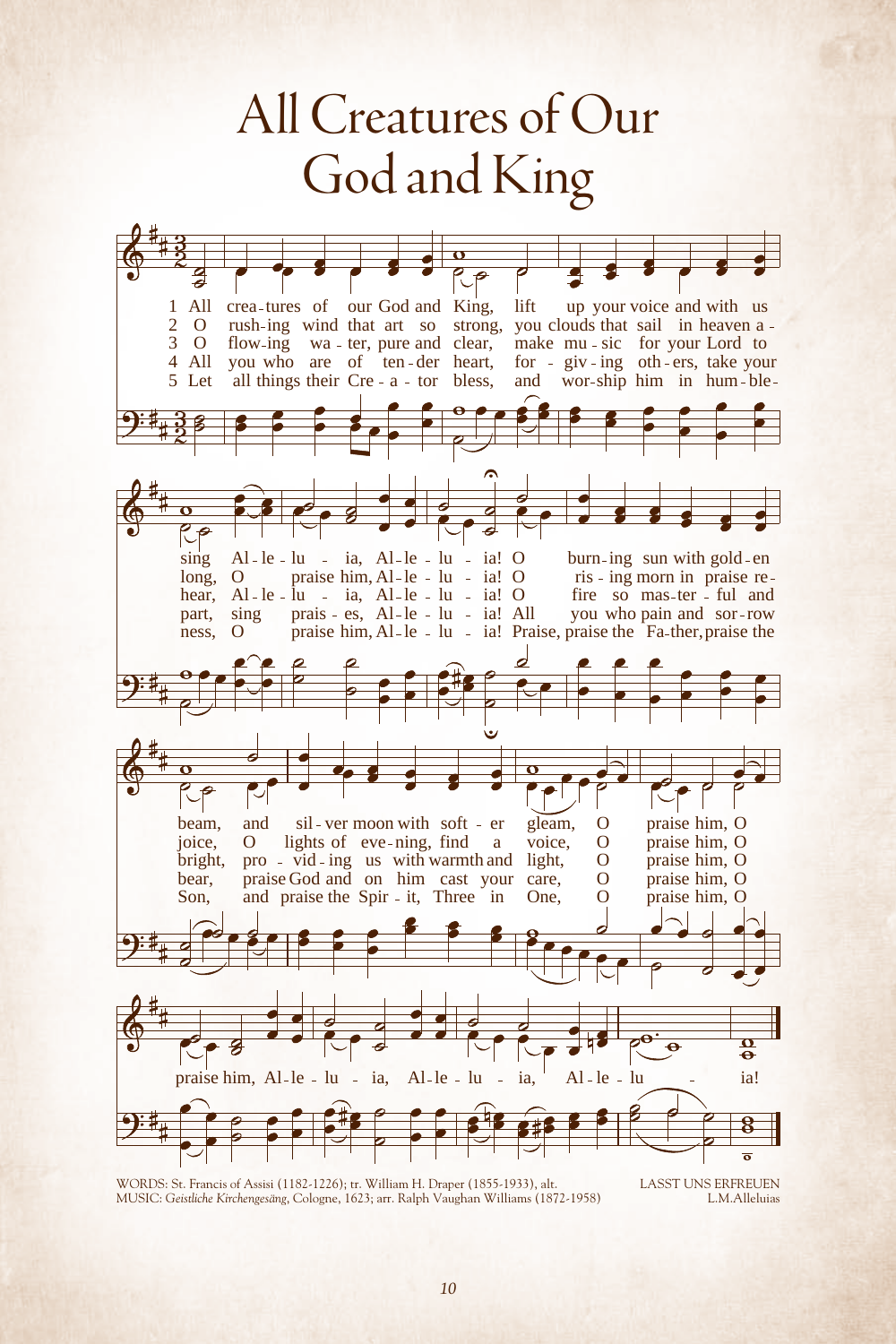As THE SON of a wealthy Italian merchant, Francis Bernardone could<br>have looked forward to a life of privilege—but God had other ideas. While fighting for his hometown of Assisi, Francis was taken prisoner and held for several months. Once freed, he became seriously ill. These events surely challenged his assumptions. All the wealth in the world didn't matter much when he was languishing in a prison or on a sickbed.

During those days, Francis began to pay more attention to God, and God was telling him to give his wealth away. As one story goes, Francis passed a leper who was begging by the side of the road. Normally he would have continued on, but this beggar seemed to Francis to have the face of Christ. Francis dismounted, kissed the man, and gave him not only money but also a ride.

As Francis gave away more and more of his wealth, his father grew furious and eventually disowned him. Now the young man's life of poverty was not just a spiritual commitment but a practical necessity. He had to beg for his daily bread. To his surprise, others began to follow him. Francis preached about trusting and serving God and about throwing off the chains of mammon (material possessions), and a new monastic order known as the Franciscans emerged.

The humble spirit of Francis carried over into his attitude toward the natural world. He saw that all human beings could be considered "brothers and sisters" of everything God created—animals, plants, and planets. We are called to glorify God by serving everyone and everything in our world, and we can join all creation in praising our Creator.

As a poet, Francis captured this sentiment in his beautiful "Canticle of All Creatures" (sometimes called "Canticle of Brother Sun"): "Be praised, my Lord, through all your creatures, especially through my lord Brother Sun, who brings the day; and you give light through him." Other stanzas mention Sister Moon, Brothers Wind and Air, Sister Water, Brother Fire, and Mother Earth. The text makes clear that he's not worshiping these creatures but is rather offering praise to God for them. "Praise and bless my Lord, and give thanks," the song concludes, "and serve him with great humility."

That sentiment is made even clearer in "All Creatures of Our God and King." As in many of the psalms, every part of creation is invited to join in this anthem to the Creator we love and serve.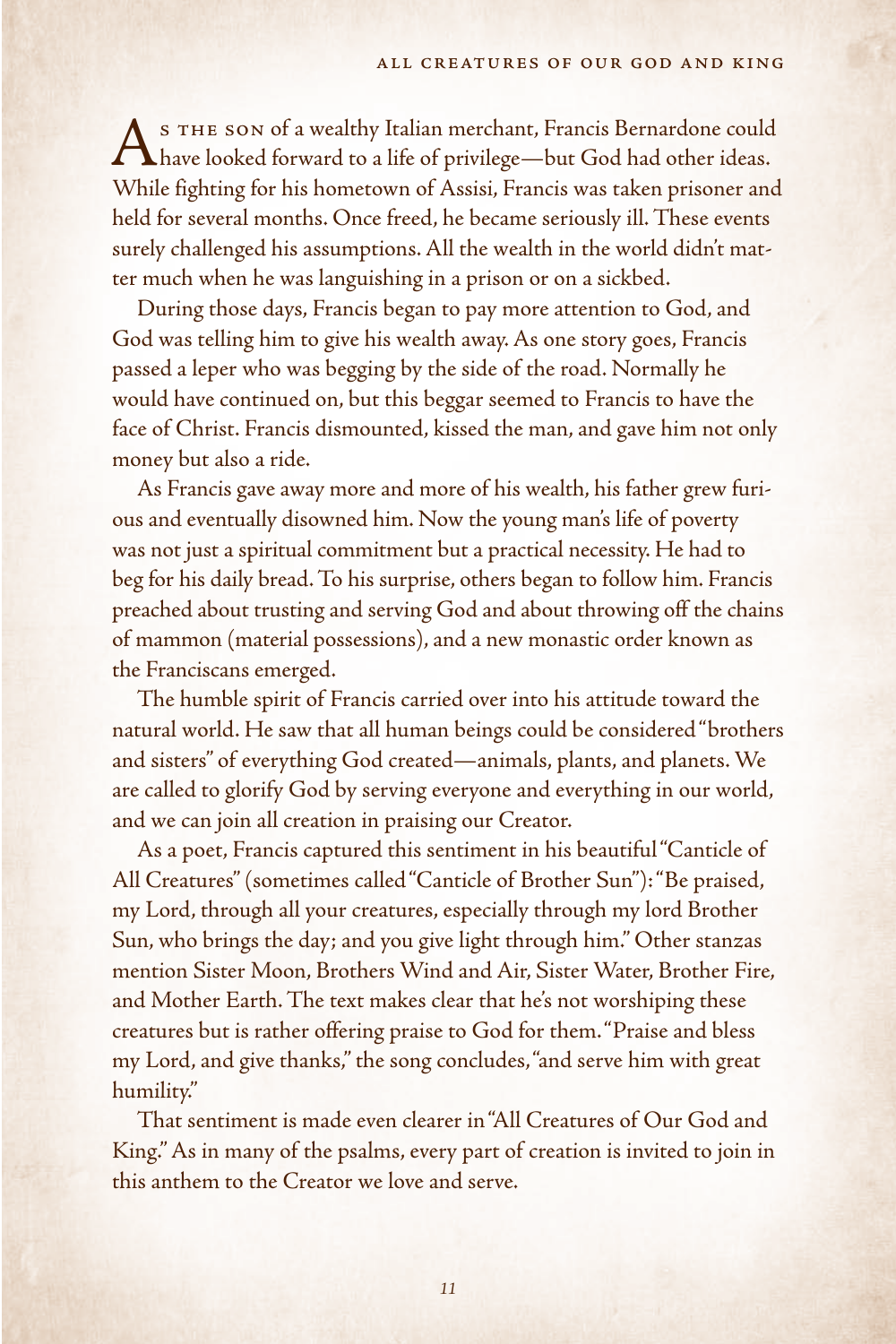All Glory, Laud and Honor All Glory, Laud and Honor

<span id="page-19-0"></span>

*12*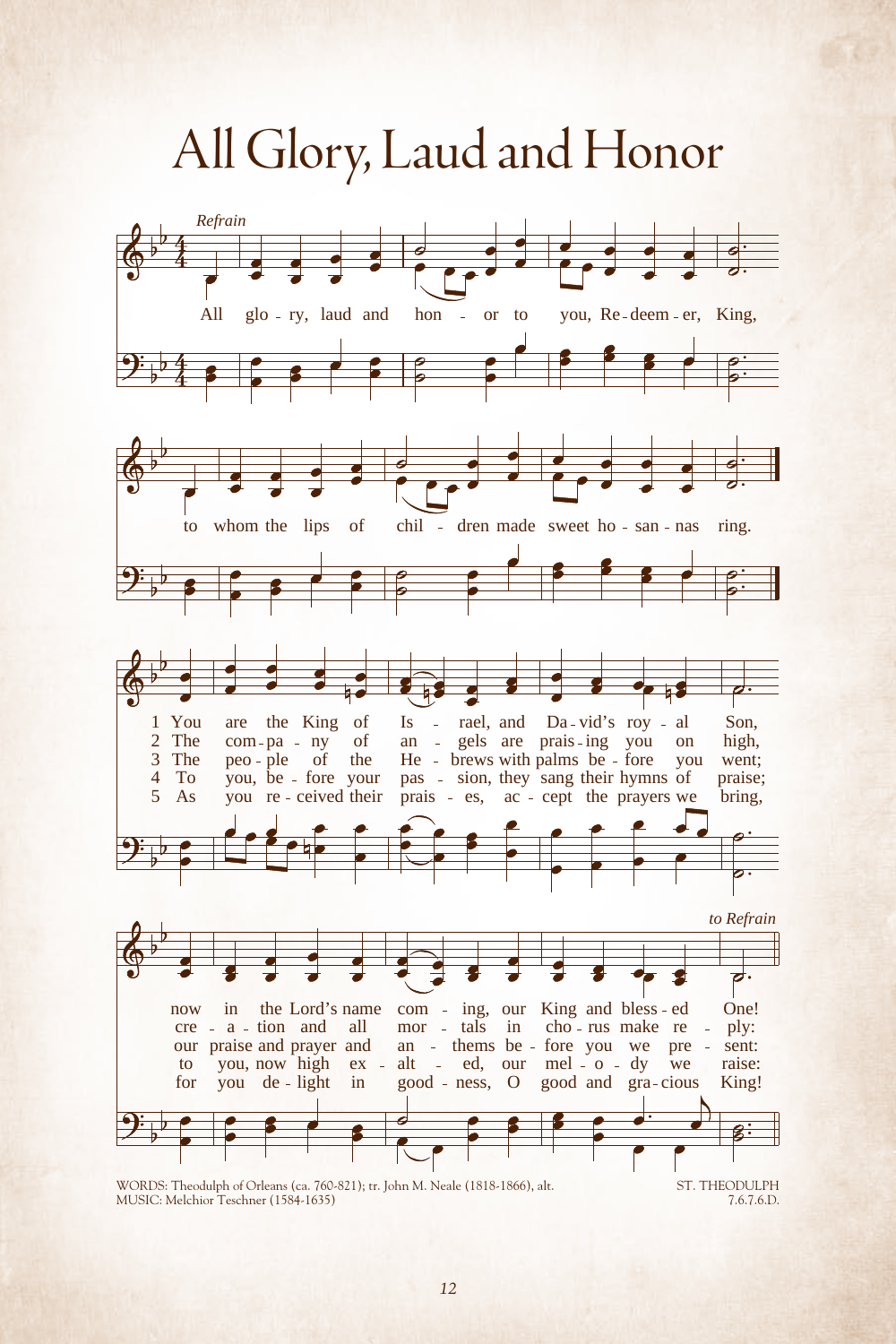AROUND THE MIDDLE of the Middle Ages, a leader arose who gave<br>
a new shape to Christendom. Charlemagne—Charles the Great parlayed his role as king of the Frankish nation into a new position as emperor of the Holy Roman Empire. Christian Europe now had a center, an identity, a direction, a hope.

One thing that made Charlemagne so great was his knack for recognizing talent. He gathered around him good people, including Theodulph, who was named bishop of Orleans and put in charge of numerous monasteries. Among other ideas, Theodulph championed the setup of public schools around those monasteries. Also a scholar, a poet, a Bible translator, and a supporter of the arts, Theodulph was one of several sharp minds who contributed to the sweeping reforms of this era.

But Charlemagne died, and his son—known as Louis the Pious emerged from a power struggle to succeed him. The embattled new king suspected Theodulph of siding with the enemy and accused him of treason. The brilliant bishop was deposed and forced into a sort of house arrest at a distant monastery. While there, he composed a hymn for Palm Sunday—"All Glory, Laud and Honor."

An old legend says that one Palm Sunday, Louis the Pious happened to visit the monastery where Theodulph was confined. Hearing the old bishop sing this hymn with joy and devotion, the king was inspired to release him. Although the tale is hard to verify, history confirms that Theodulph was released, but he died before he could reclaim his post as bishop.

In the context of this man's life, we can see that Theodulph knew all about glory, laud, and honor. Charlemagne had been widely hailed as the savior of Christendom, a new Constantine. As a key adviser, Theodulph could bask in the glow of that adulation. He himself had received praise for his theological writing and his management of the monasteries. But all that glory vanished very quickly—thanks to a jealous prince desperate to claim his own honor.

So the words of this hymn do more than celebrate the triumphal entry of Jesus. They also reflect an important mind-set. We may be dazzled by great kings and their astute counselors, but all glory ultimately belongs to our heavenly Redeemer. The praises of any earthly lord will die away with the passing years, but we can always raise our "sweet hosannas" to our eternal King.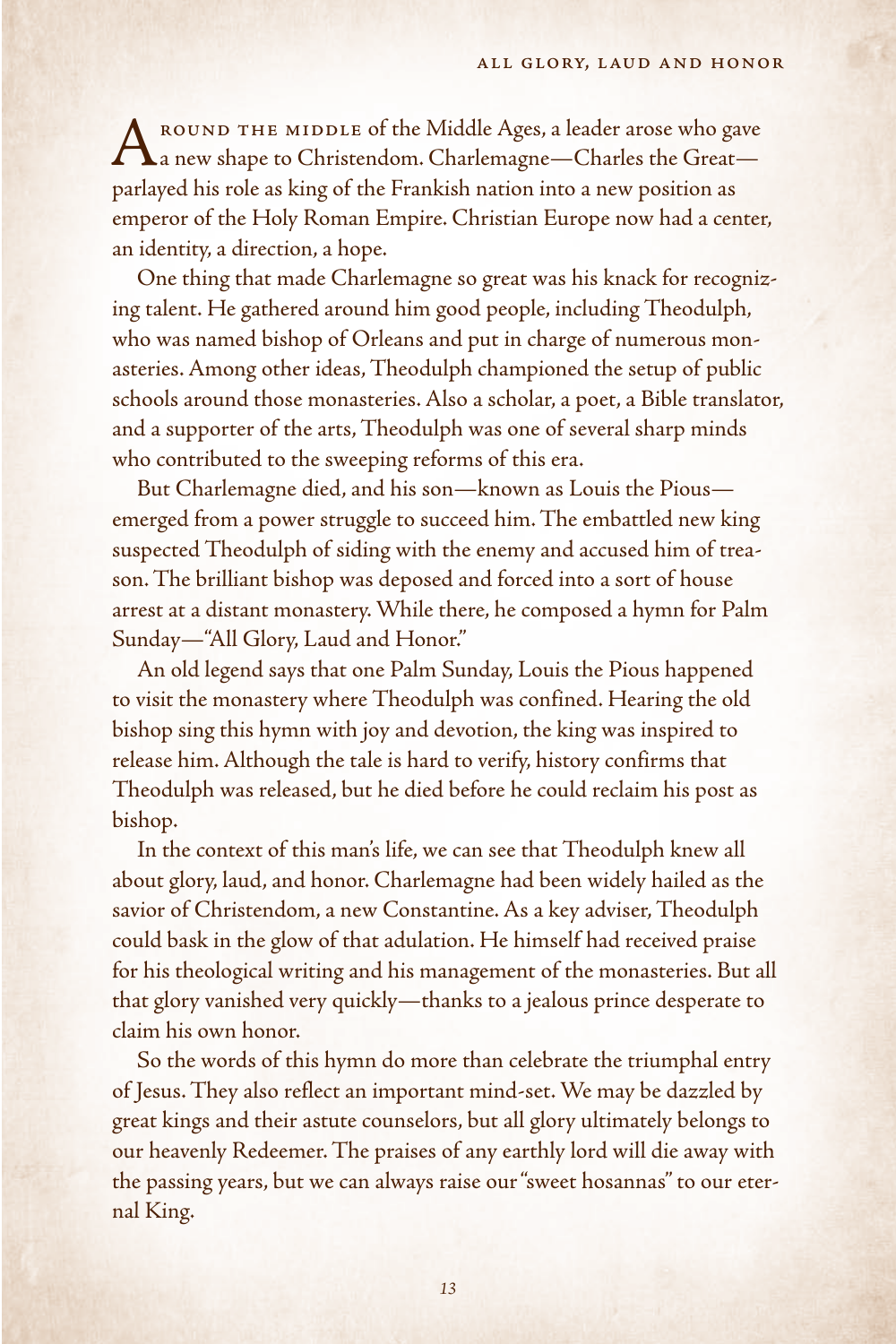<span id="page-21-0"></span>

MUSIC: Oliver Holden (1765-1844) WORDS: Edward Perronet (1726-1792); adapt. John Rippon (1751-1836) CORONATION

8.6.8.6.8.6.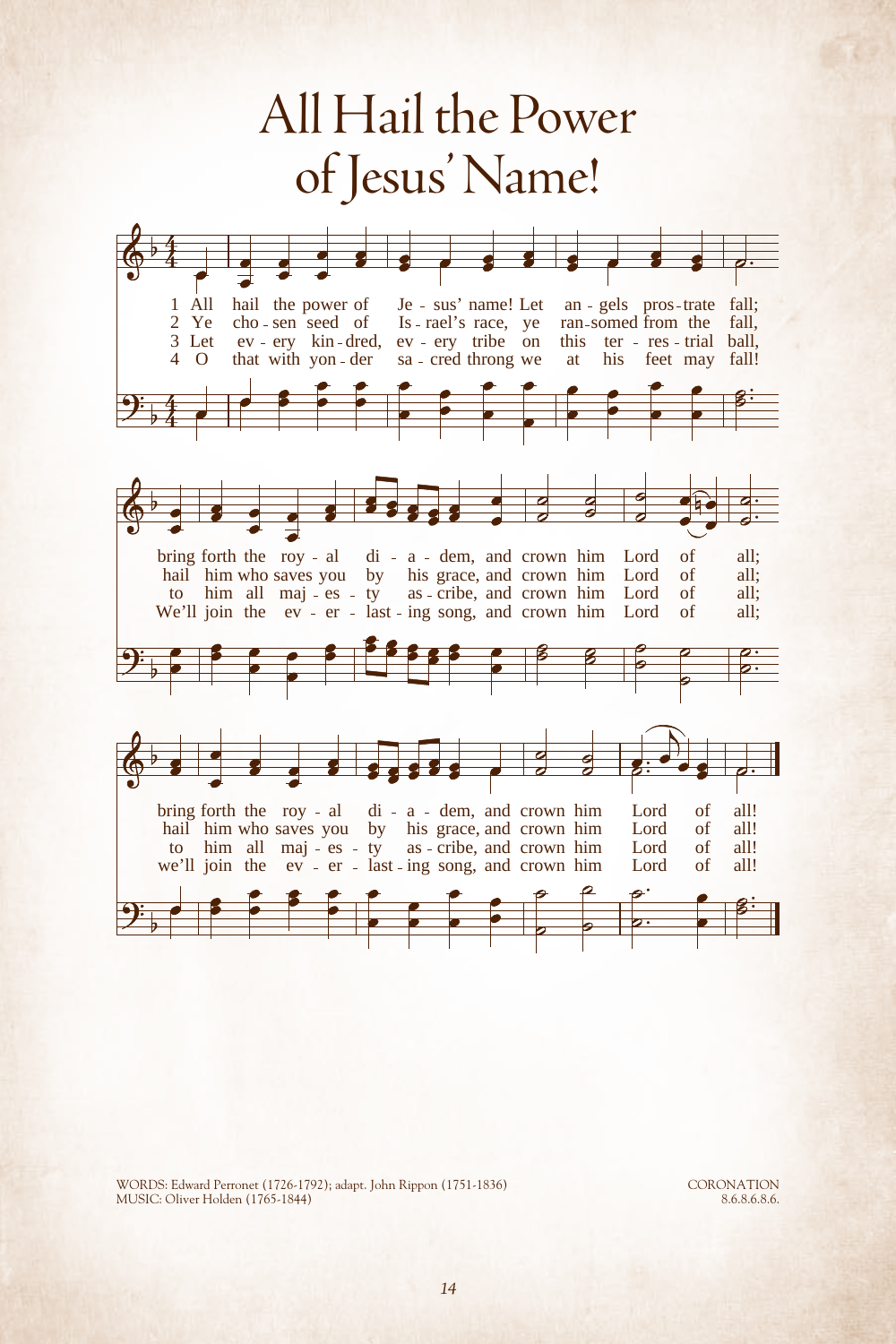EDWARD PERRONET DIDN'T get along with everyone, but from all<br>accounts he was passionate about Jesus. At a young age, Edward, the son of an Anglican minister who was a friend of John and Charles Wesley, became an enthusiastic supporter of the Wesleyan revival in England. He even accompanied the Wesleys on some preaching tours—and he paid the price. These early Methodists often faced violent opposition, and John Wesley's *Journal* recounts one episode in which Edward ventured out into a mob: "They immediately closed in, threw him down and rolled him in the mire; so that when he scrambled from them and got into the house again, one could scarcely tell what or who he was."

It's also reported that John Wesley kept trying to get the reluctant Edward to preach, and finally surprised him by simply introducing him to one congregation as the preacher of the day. Smoothly, Perronet announced that he would deliver the "greatest sermon ever preached" and then read the Sermon on the Mount, from Matthew 5–7.

In 1756, however, Perronet had a falling out with the Wesleys over the serving of Communion. This was more than a doctrinal detail. Perronet wanted to empower Methodist preachers to break free of the Church of England, and John Wesley refused. In response, Perronet withdrew from the growing Methodist cause and pastored an independent congregation in Canterbury. In 1779 he wrote this majestic anthem, which was adapted slightly a few years later and set to music by American carpentercomposer Oliver Holden in 1792, the year of Perronet's death. (This tune, "Coronation," is considered the oldest American hymn tune in use. "Diadem," another tune often used with this text, was written by James Ellor in 1838.)

In light of the author's passionate conviction, it's no surprise he would write about falling down at the feet of his glorious Lord. He wasn't about polite bows or safely folded hands—he was all-out devoted to Jesus.

The hymn has been a popular one in churches for more than two centuries. One striking story comes from missionary E. P. Scott, who served in India in the 1800s. Journeying to a dangerous territory, he suddenly found himself surrounded by spear-wielding tribesmen. Certain he was about to be killed, he took a violin from his baggage and began playing "All Hail the Power of Jesus' Name!" When he dared to look up again, the spears had been lowered and some tribesmen were crying. Scott stayed for years, sharing the Good News with this "kindred," this "tribe."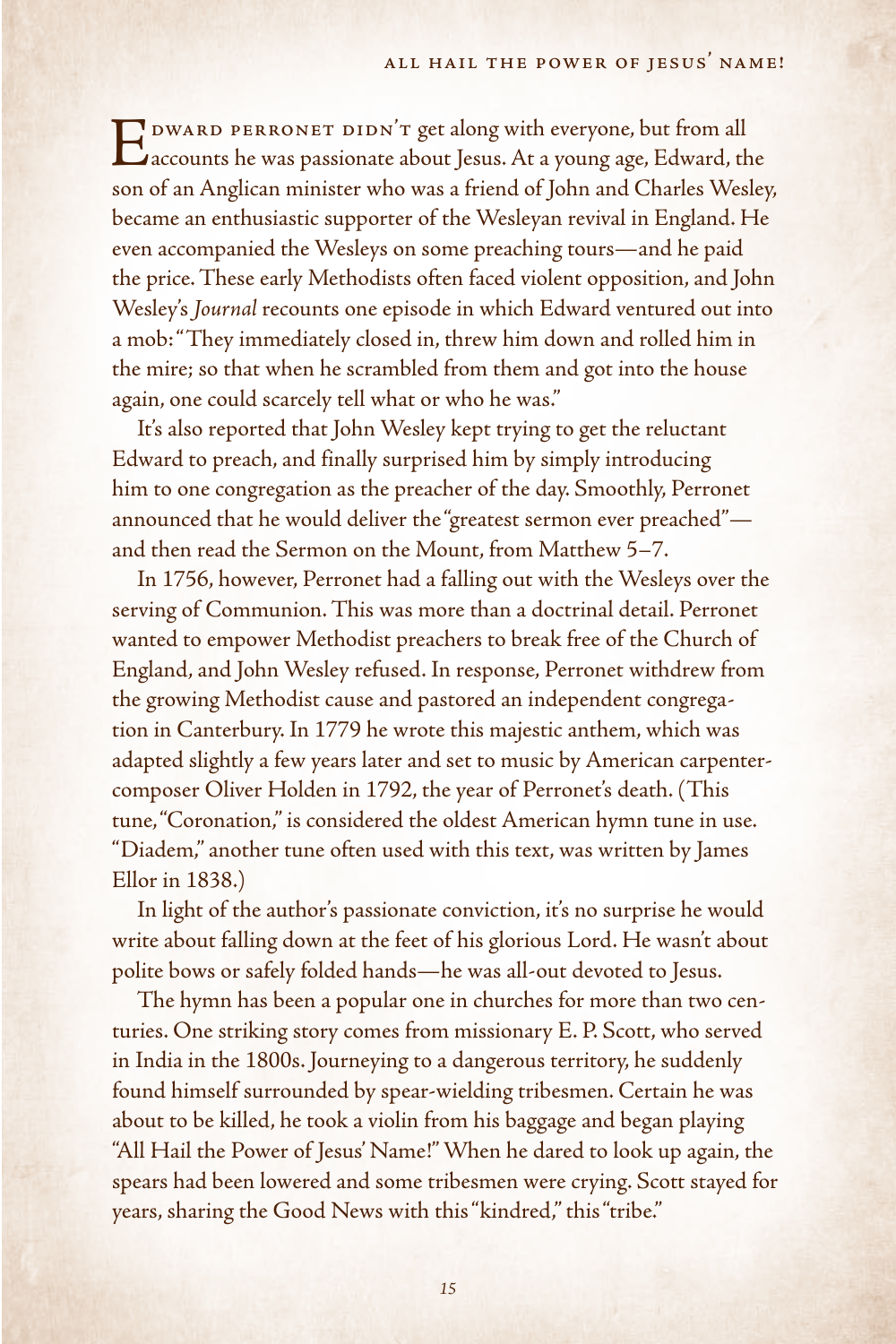# <span id="page-23-0"></span>Earth Do Dwell All People That on







MUSIC: Louis Bourgeois (ca. 1510-1561); *Genevan Psalter*, 1551 WORDS: William Kethe (ca. 1530-1594); para. Psalm 100 OLD 100th OLD 100th

L.M.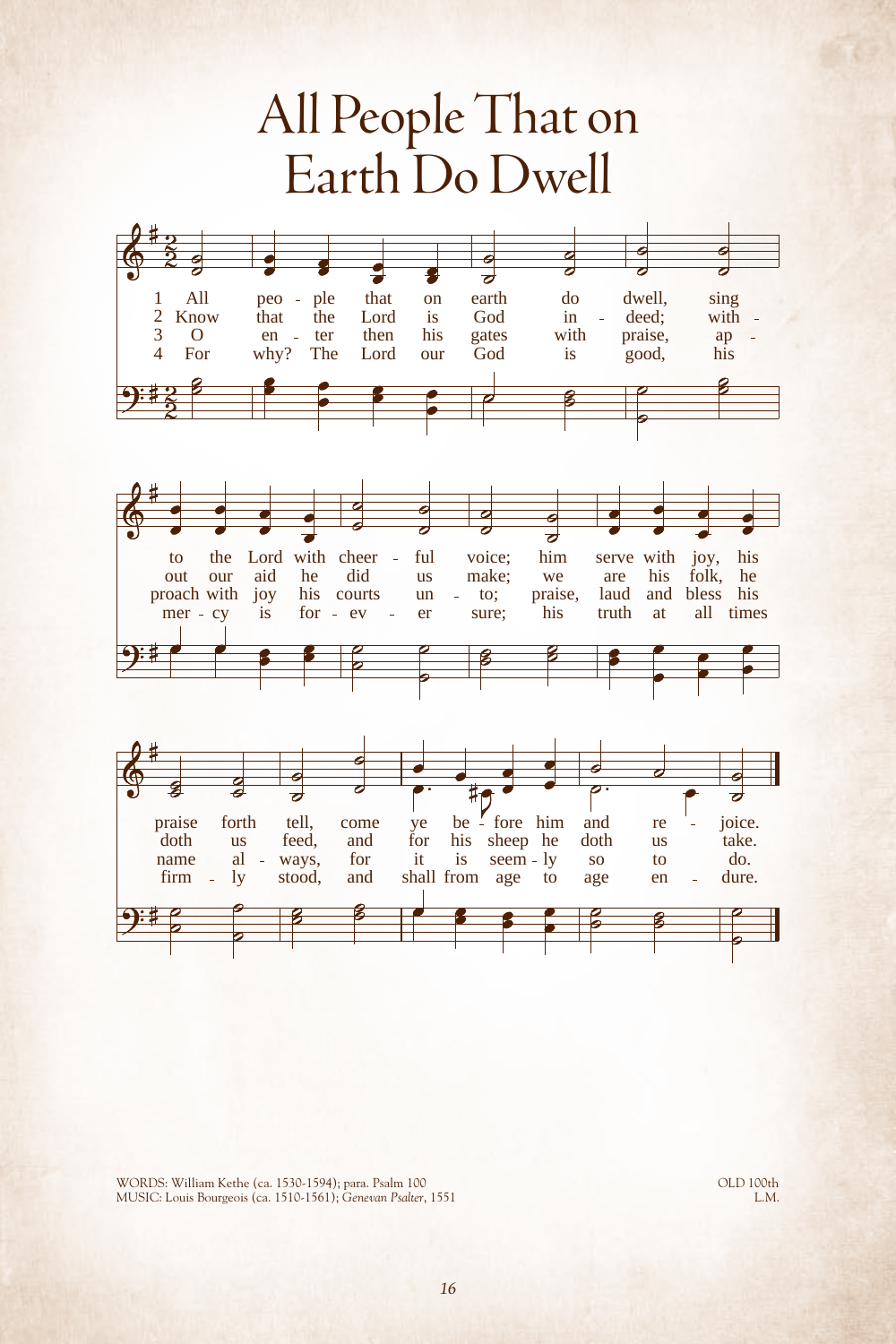$\bf W$ ORDSMITH WILLIAM KETHE and musician Louis (Loys) Bourgeois both lived in Geneva in 1557. We don't know that they ever met, but their names have been forever linked in church hymnals.

The whole church was in flux. The Protestant Reformation had swept through Europe, sparking violence in nearly every country but also unleashing creative new expressions of faith and worship. When Queen Mary, a Roman Catholic, took the throne of England, many Protestant leaders, including Scotsman William Kethe, fled to the mainland. Kethe settled briefly in Frankfurt in 1555 and came to Geneva in 1557. There he joined a team of translators that produced the Geneva Bible, a pre– King James English version (with study notes!). Kethe's specialty was the Psalms, and he contributed twenty-five metrical translations to the *Anglo-Genevan Psalter* of 1561. Among these was the text of "All People That on Earth Do Dwell," based on Psalm 100.

In 1545, Louis (Loys) Bourgeois, a French Protestant composer, migrated to Geneva, where he taught music and wrote new psalm tunes. He also became friends with John Calvin. In 1551, he was thrown into prison for revising psalm tunes without a license, but Calvin himself pulled some strings to get him out. It must have been frustrating for this composer. Protestant worship was already getting set in its ways, and his friend John Calvin, in a response to the elaborate displays of the Catholic church, demanded simplicity in psalm singing. So Bourgeois had to hide his counterpoint and four-part harmonies. Some of his more complex arrangements were burned by the authorities, and yet this prolific music maker provided the majority of simple tunes for the new *Genevan Psalter*.

Among these tunes was one he first attached to Psalm 134, but later it was used for Psalm 100 (in Kethe's translation). In fact, the tune became known as "Old Hundredth" and was used later with a text we know as the "Doxology").

In spite of his lasting contributions to Geneva's hymnology, it seems that Bourgeois got fed up with the repression of his creativity and returned to Paris around 1557. There he published a set of more elaborate songs, and there are hints that he reverted to Catholicism. Meanwhile, William Kethe returned to England in 1561 where, under a new monarch, Queen Elizabeth I, he pastored a church for another three decades.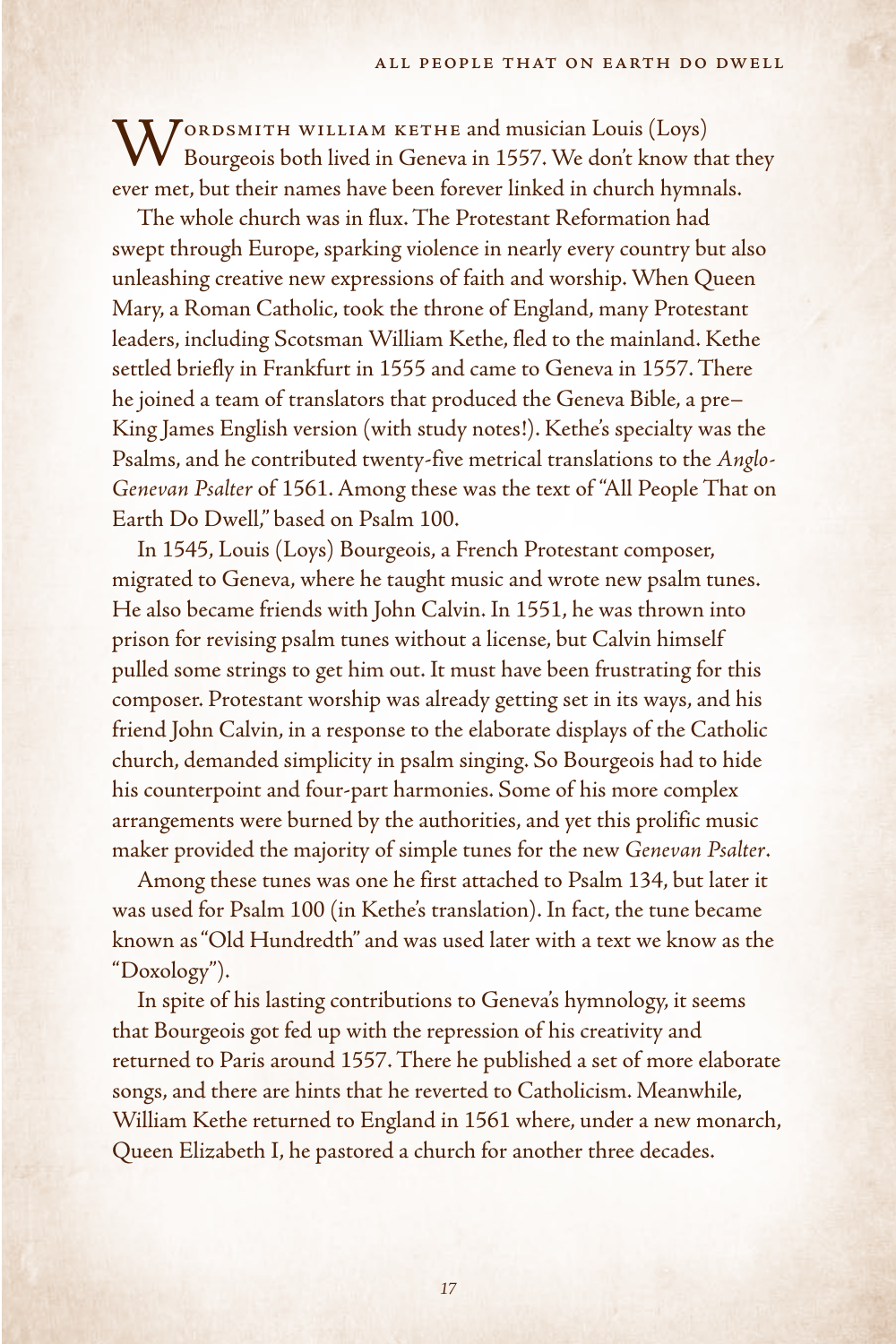<span id="page-25-0"></span>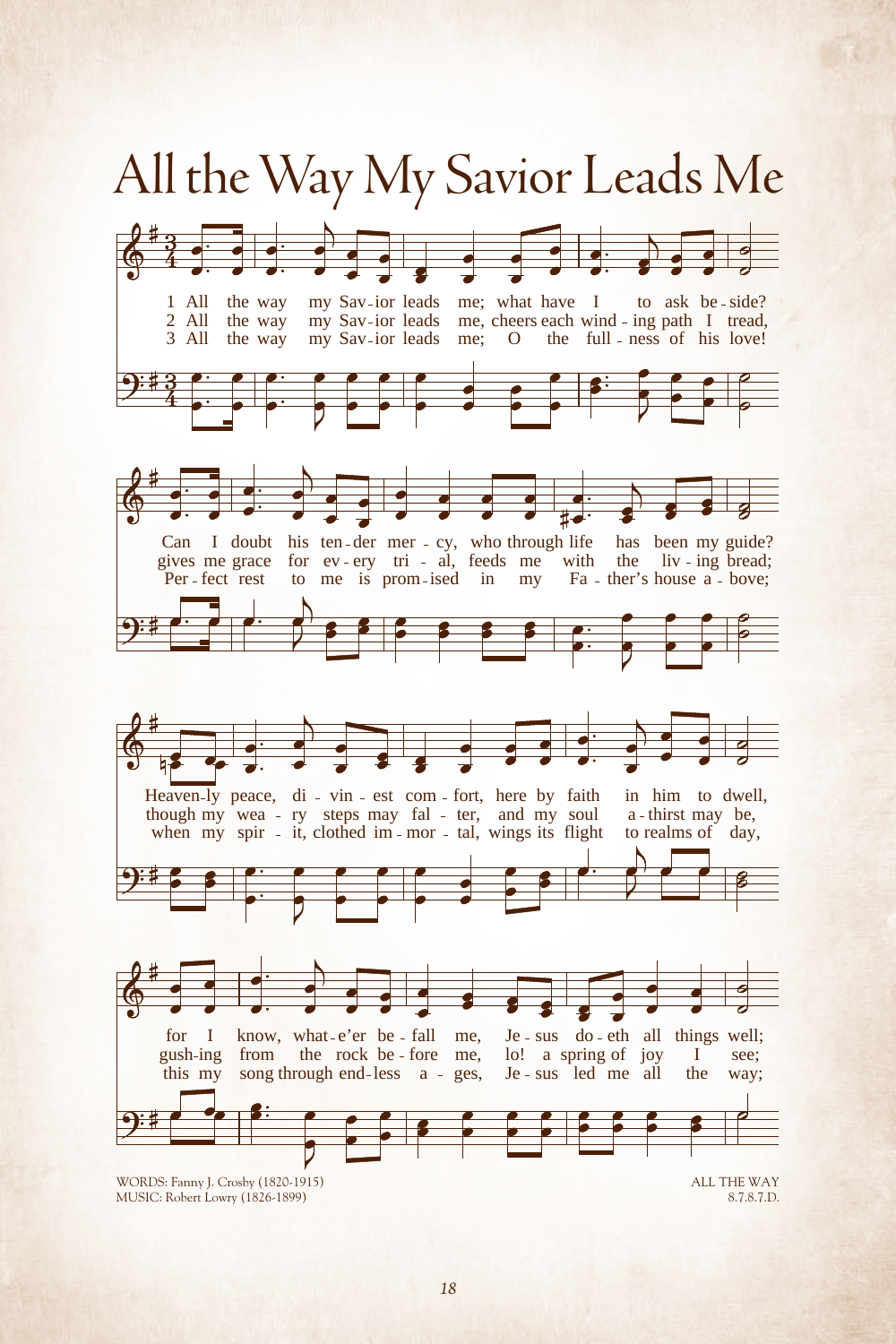

SOME CALL IT COINCIDENCE. Others know better. When one is led<br>by the Lord, truly amazing things happen. When we trust in the Lord with all our hearts, when we acknowledge him in all our ways, he *will* direct our paths.

That certainty lies behind this hymn, one of thousands penned by Fanny Crosby. You might call her the poet laureate of the evangelical church in the 1800s. Her output was outstanding: songs of faith and commitment even in hard times. "Blessed Assurance," "He Hideth My Soul," "Draw Me Nearer," "To God Be the Glory"—these and many other lyrics celebrate the Christian's relationship of trust with a trustworthy Lord.

The sweetness of Fanny Crosby's outlook is all the more amazing when we consider that she was blinded as a young child through medical negligence. She studied at the New York Institution for the Blind and later taught there. She married a blind musician who was also at that school. And she became the most prolific hymnwriter of her time.

Yet on one occasion in 1875, Fanny Crosby needed money to pay the rent, and she was five dollars short. Yes, she earned money from her hymn texts, but she regularly donated to worthy causes—especially rescue missions in New York City. If she didn't need the money for basic expenses, she would give it away. As a result, she and her husband hadn't settled down in a house of their own but lived in a series of rented apartments in New York.

Fanny prayed, and as she got up from her knees, there was a knock at the door. A man she didn't know handed her five dollars and left. "I have no way of accounting for this," she wrote later, "except to believe that God, in answer to my prayer, put it in the heart of this good man to bring the money to me. My first thought was, *It is so wonderful the way the Lord leads me.*"

That led to a song. On this, as on many other occasions, Fanny Crosby experienced "heavenly peace, divinest comfort." She knew the truth that Jesus does all things well.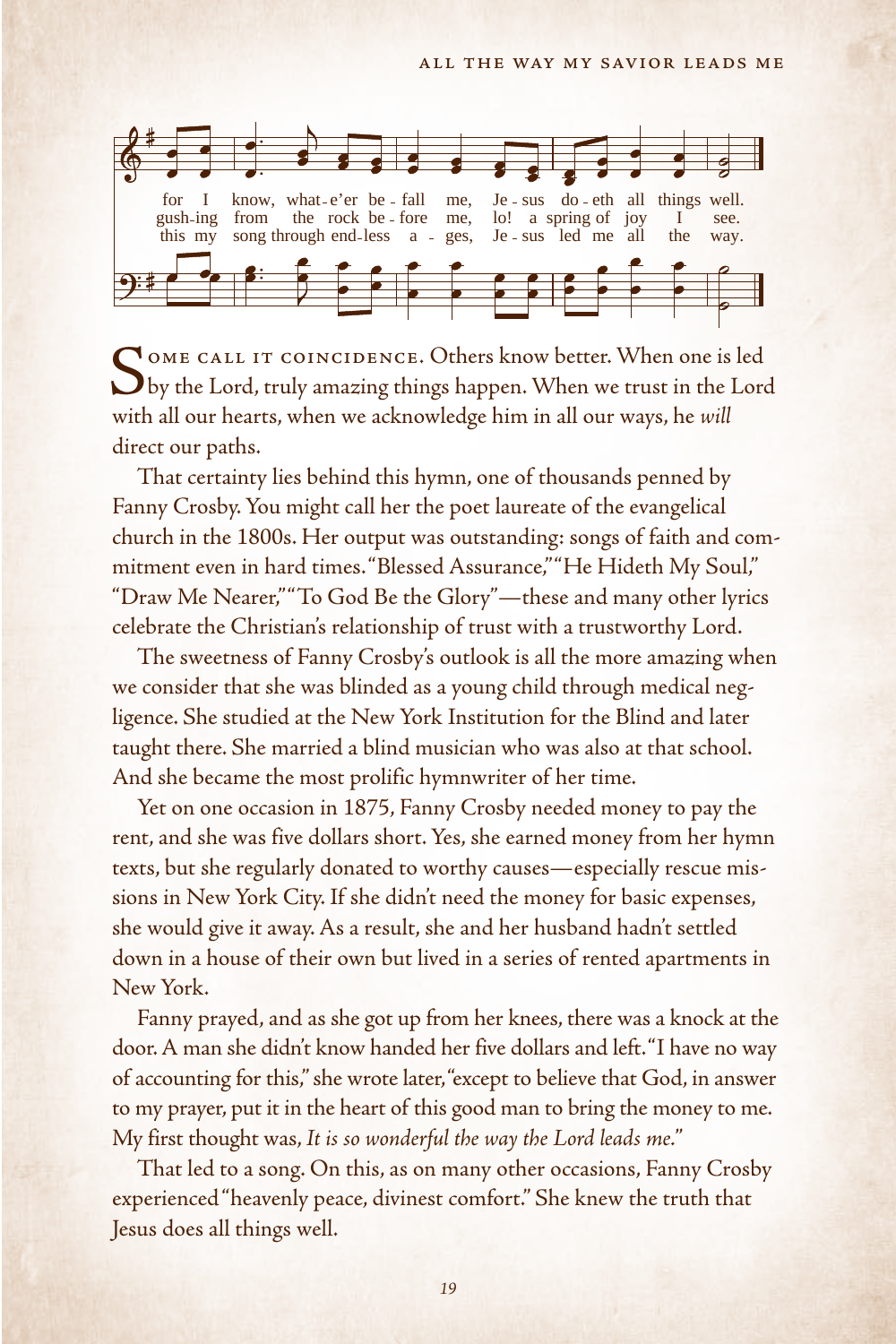## <span id="page-27-0"></span>All Things Bright and Beautiful